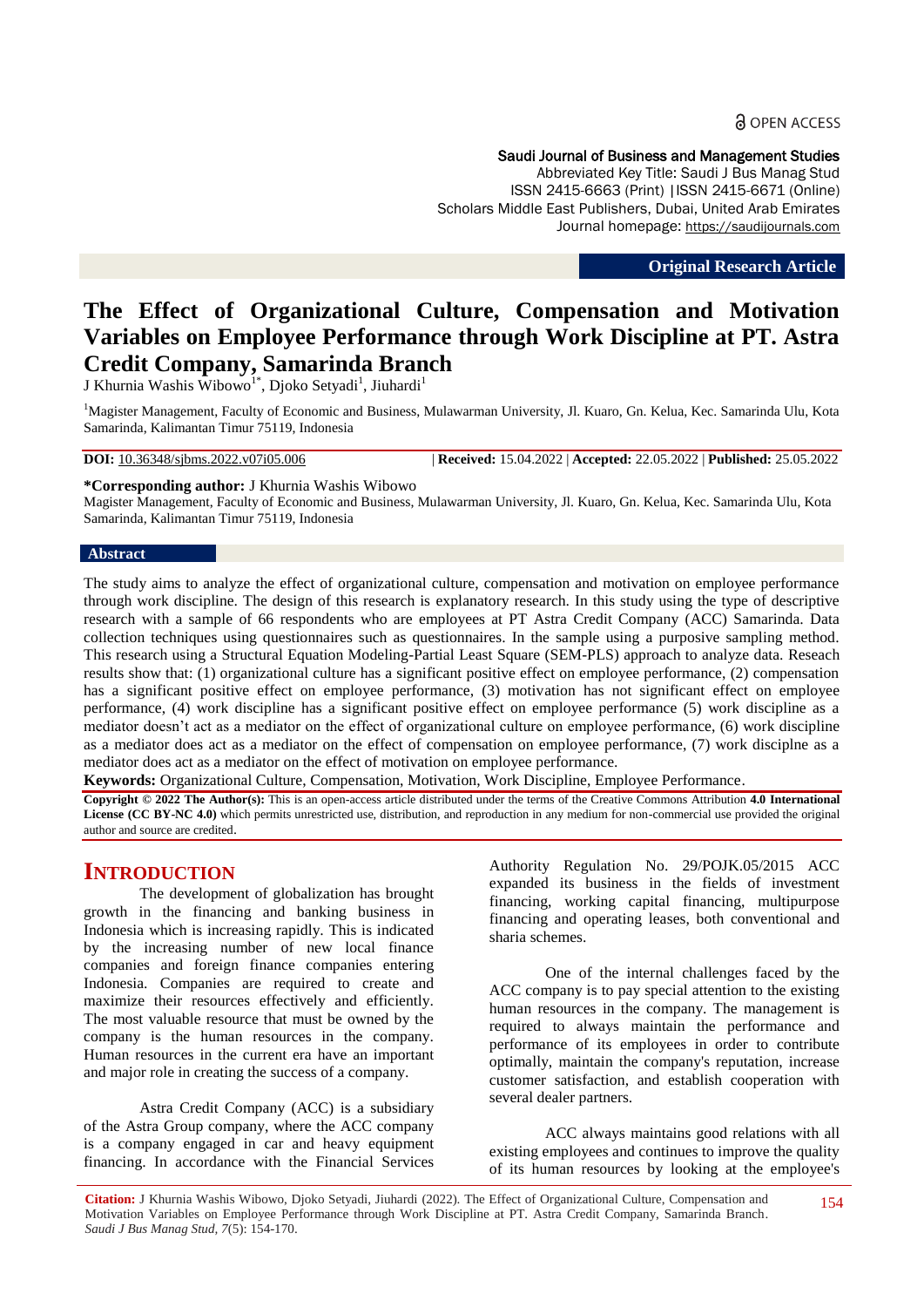performance in contributing to achieving the company's expected goals.

(Edison *et al.*, 2016) suggests that performance is the result of a process that is measured over a certain period of time based on pre-determined provisions or agreements. Various ways can be done by the company in influencing the performance of its employees such as creating a good organizational culture, providing motivation to all employees, and providing appropriate compensation or rewards, as well as maintaining employee discipline at work.

(Soewito, 2020) means that organizational culture as a system of values, beliefs and norms shared by a company can be a positive and negative force in achieving effective company performance. An organizational culture that is created well in the company will create a good work environment and be able to strengthen good emotional relationships within an organization between all employees. This organizational culture is closely related to work motivation. A good organizational culture will increase employee work motivation because it creates employees' emotional feelings of belonging, loyalty and trust and gives them positive thoughts about the company.

The formation of the vision and mission to achieve ACC's corporate goals is an organizational culture that they apply. With a good organizational culture, every employee will have good habits and it is hoped that every employee can comply with existing norms or regulations so that all employees are disciplined, and improve the performance of all employees.

One of the other factors that affect employee performance is the provision of rewards or compensation. (Mathis & Jackson, 2012) explains that compensation is an important factor that influences the reasons for choosing to work for the company. The provision of compensation is expected to improve employee discipline and performance. Providing good rewards or compensation will indirectly trigger employees to act disciplined in carrying out company regulations, and encourage employees to carry out work to the maximum in order to get more rewards.

The next factor that can affect employee performance is motivation. (Robbins & Judge, 2015) argues that motivation is a process that explains the strength, direction, and persistence of a person in an effort to achieve goals. The management is expected to be able to provide the right motivation to all employees in order to spur employees to create work passion

effectively and achieve performance appraisal targets to achieve company goals. There are several important indicators that can be used to motivate employees or employees, including a comfortable work environment, good organizational culture, and appropriate rewards or compensation.

(Latainer, 2002) reveals discipline is a state that develops in the body of employees so that they can adjust voluntarily to decisions, rules and values of work and behavior. Companies that carry out good discipline will directly affect employee performance in the company's success in achieving the expected goals.

Based on the results of observations made, the phenomenon that occurs in the Samarinda branch of ACC company when viewed from the work discipline variable has been going well in terms of work attendance, work completion time, and obeying company regulations but there are some employees who do not reach the work target. In addition, ACC has implemented good compensation for all employees. Compensation, salary wages have been given in accordance with wage regulations in each region, and the company has provided various benefits in the form of health benefits, meal allowances, operational allowances and astek allowance, and incentives/bonuses for employees who are able to achieve work targets. With good compensation, it is expected that employees who work will be motivated to achieve targets in achieving performance, and employees will feel comfortable working in the company because the company can meet the needs of employees' lives. However, frequent changes or changes in leaders within the company can make one of the motivational problems given by leaders to employees, because employees are required to quickly adapt to the leadership style of each new leader in providing work motivation.

The management phenomenon mentioned earlier is inconsistent with previous research that has been carried out (Kumarayati *et al.*, 2017) which shows that work discipline has a negative and insignificant effect on employee performance, and work discipline is not a mediation between motivation on employee performance. This is in accordance with previous research conducted by (Hendawan & Pradhanawati, 2017) which showed that work discipline had a positive and significant effect on employee performance, and work discipline was a significant mediating variable between employee motivation and performance.

The following is company data seen from the unit sales target and the target amount financed (Amount Finance) for the last 3 months: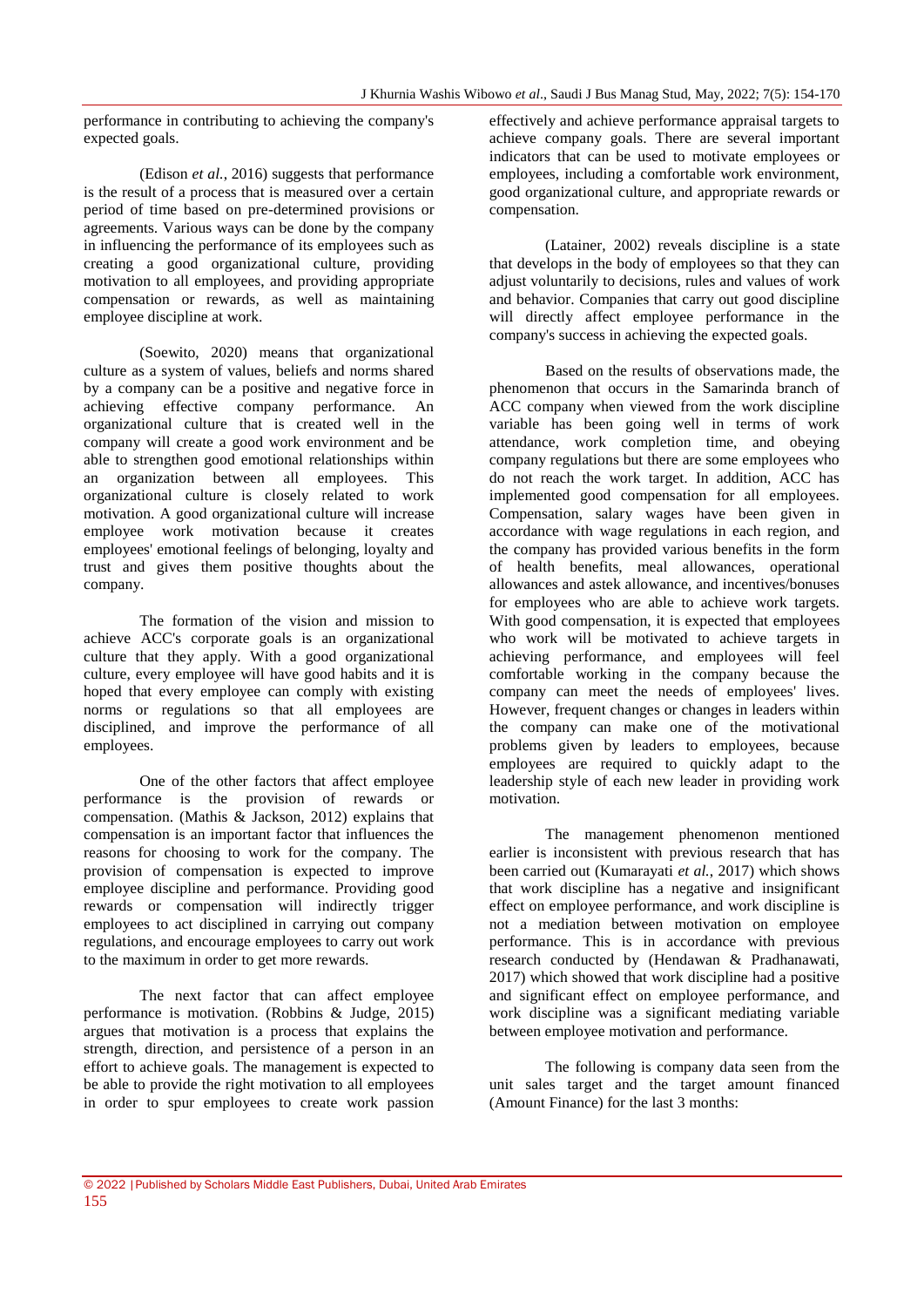| <b>Month</b>                 | <b>Branch Target</b> |                       | <b>Actual</b> |                       |  |
|------------------------------|----------------------|-----------------------|---------------|-----------------------|--|
|                              | Unit                 | <b>Amount Finance</b> | Unit          | <b>Amount Finance</b> |  |
| January                      | 204                  | 28.238.000.000        | 279           | 40.932.000.000        |  |
| February                     | 182                  | 24.836.000.000        | 236           | 32.278.000.000        |  |
| March                        | 209                  | 28.663.000.000        | 273           | 37.616.000.000        |  |
| Source: data processed, 2020 |                      |                       |               |                       |  |

**Table 1: Branch Target Data vs Actual Branch**

From the data in Table 1 it can be concluded that during the last three months the company's targets can be met even though there are some employees who do not achieve the performance targets.

The formulation of the problem in this research are:

- 1. Does organizational culture have a direct positive and significant impact on the performance of the employees of Astra Credit Companies Samarinda branch?
- 2. Does compensation have a positive and significant direct effect on the performance of the employees of Astra Credit Companies Samarinda branch?
- 3. Does motivation have a positive and significant direct effect on the performance of the employees of Astra Credit Companies Samarinda branch?
- 4. Does work discipline have a positive and significant direct effect on the performance of the employees of Astra Credit Companies Samarinda branch?
- 5. Does organizational culture have a positive and significant direct effect on employee performance through employee discipline at Astra Credit Companies Samarinda branch?
- 6. Does compensation have a direct positive and significant effect on employee performance through employee discipline at Astra Credit Companies Samarinda branch?
- 7. Does motivation have a positive and significant direct effect on employee performance through employee discipline at Astra Credit Companies Samarinda branch?

# **MATERIAL AND METHODS**

#### **Organizational culture**

(Robbins & Judge, 2015) means that the definition of organizational culture is a system of shared meanings held by each member that distinguishes an organization from other organizations.

(Soewito, 2020) means that organizational culture as a system of values, beliefs and norms shared by a company can be a positive and negative force in achieving effective company performance.

Based on the understanding of the figures above, it can be concluded that organizational culture is a pattern of invisible corporate personality, which can mobilize and build human resources through changes in attitudes and behavior, in order to be able to adapt to the environment, solve problems and face challenges that exist in an organization. Organization, and able to support the achievement of an organization's goals in improving performance.

#### **Organizational Culture Indicator**

(Robbins & Judge, 2015) states that the organizational culture that exists in each organization has differences from other organizations. There are 7 main characteristics that become indicators of organizational culture, namely:

- 1. Innovation and courage to take risks, is the extent to which the organization encourages employees to be innovative and dare to take risks. In addition, how the organization appreciates risk-taking actions by employees and generates employee ideas.
- 2. Attention to detail, is the extent to which the organization expects employees to show thoroughness, analysis, and attention to detail.
- 3. Results Orientation, is the extent to which management focuses its attention on results rather than attention on the techniques and processes used to achieve these results.
- 4. Human orientation, is the extent to which management decisions take into account the effect on the people involved in the company.
- 5. Team Orientation, is the extent to which work activities are organized around teams, not just individuals, to support collaboration.
- 6. Aggressiveness, is the extent to which individuals in the company are aggressive and comprehensive to carry out the organizational culture as well as possible.
- 7. Stability, is the extent to which organizational activities emphasize the status quo as a contrast to growth.

# **Compensation**

(Mathis & Jackson, 2012) explains that compensation is an important factor that influences the reasons for choosing to work for the company. The compensation system in the company must be in accordance with the objectives and strategies of the company and must also balance the cost of compensation at a level that ensures competitiveness and provides adequate rewards for employees for the knowledge, skills, abilities and performance of the employees.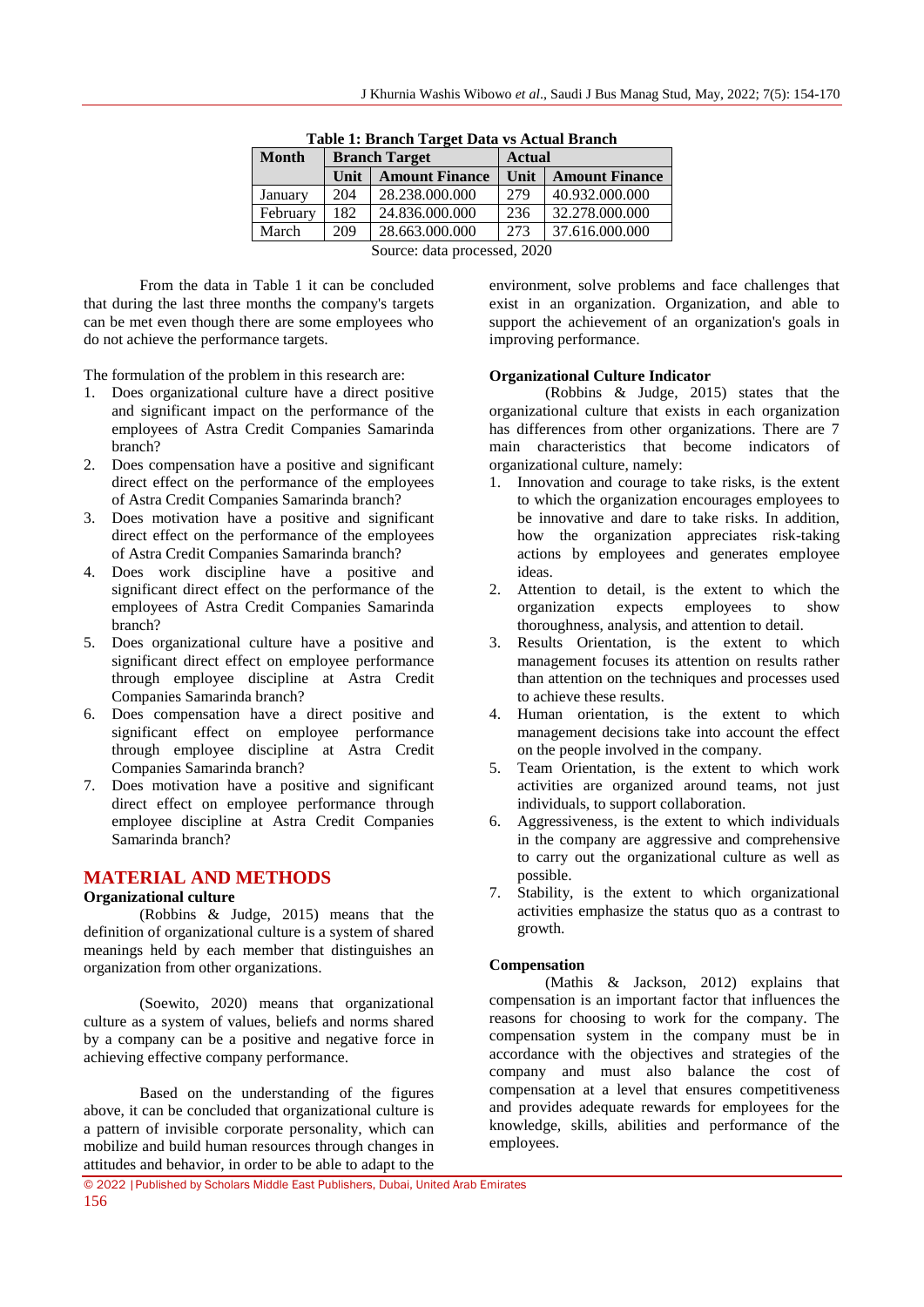#### **Compensation Indicator**

There are several indicators of a company in providing compensation for employees. The indicators in providing compensation for employees are certainly different. (Simamora, 2015) assessed that the compensation indicators are:

- 1. Wages are payments that are often used for production and maintenance workers. Wages are generally related to hourly rate of pay and salary usually applies to annual, monthly or weekly rate of pay.
- 2. Incentives are additional compensation above or beyond the salary or wages given.
- 3. Benefits are health and life insurance, pension plans, holidays covered by the company and other benefits related to employment.
- 4. Amenities generally relate to enjoyment such as a company car or access to a company plane that employees get.

#### **Motivation**

(Robbins & Judge, 2015) argues that motivation is a process that explains the strength, direction, and persistence of a person in an effort to achieve goals.

(Gibson, 2013) motivation as a force that acts on each individual to initiate and direct behavior.

Based on the understanding of the figures above, it can be concluded that motivation is a condition in which a spirit, psychology and action are able to encourage an individual to achieve a goal.

#### **Motivation Indicator**

(Robbins & Judge, 2015) considered that there were 4 (four) initial theories regarding the concept of employee motivation. These theories are Maslow's hierarchy of needs theory, Douglas McGregor's theory of x and y, Hertzberg's two-factor theory, and McClelland's needs theory.

- 1. Maslow's Theory Hierarchy of Needs is a motivational theory that classifies human needs into five levels of needs in sequence, namely:
- a. Physiological needs, such as food, drink, vehicle, and shelter;
- b. Security needs, for example security protection;
- c. Social needs, such as friendship;
- d. Appreciation needs, such as status, recognition, and
- e. Self-actualization needs, such as self-fulfillment.
- 2. McClelland's theory of motivation by David McClelland states that there are 3 (three) important needs and help encourage each individual's motivation:
- a. The need for achievement is the drive for achievement. As for some people who have a strong drive to succeed, they pursue personal achievements more than the rewards for success.
- b. The need for power is a strong desire and drive to control, influence and have influence over others. Top executives and managers are a group of people who have a great need for power.
- c. The need for affiliation, is the need that has received the least attention and has received little research. People with this need are people who are looking for friendship.
- 3. The two-factor theory by Hertzberg which is also a theory that defines intrinsic factors with job satisfaction and links extrinsic factors with job dissatisfaction.
- 4. Theories X and Y by Douglas McGregor explain different views of people in organizations. Theory X sees people in organizations from the negative side, assuming that employees do not like work, run away from responsibilities and must be forced to show achievement. While theory Y is the opposite of theory X, where a more modern human perspective sees humans from the positive side, it is the assumption that humans as members of the organization basically like and enjoy work, do not need to be supervised because they keep their promises so they don't need to be supervised, can learn to accept them easily. good and seek responsibility, able to make innovative decisions and competent and creative in solving problems.

#### **Work Discipline**

(Latainer, 2002) reveals discipline is a condition that develops within the employee's body and causes employees to conform voluntarily to decisions, regulations and high values of work and behavior.

(Hadiwiryo, 2002) assumes that work discipline is an attitude of respect, respect, obedience and obedience to the applicable regulations, both written and unwritten and is able to run it and does not avoid receiving sanctions if he violates the duties and authorities given to him.

Based on the above understanding, it can be concluded that work discipline is a management activity that carries out standard operating procedures (SOP) that have been formed by company management, which involves all employees so that they can learn and create a behavior by applying rewards or punishments to employees, and so that implemented by all employees.

#### **Work Discipline Indicator**

Indicators of work discipline according to (Lateiner, 2002) are:

- 1) Punctuality If the employee arrives on time, leaves on time and can be orderly, the employee can be said to have good work discipline.
- 2) Utilization of facilities

Employees are careful to use office equipment to avoid damage to office equipment.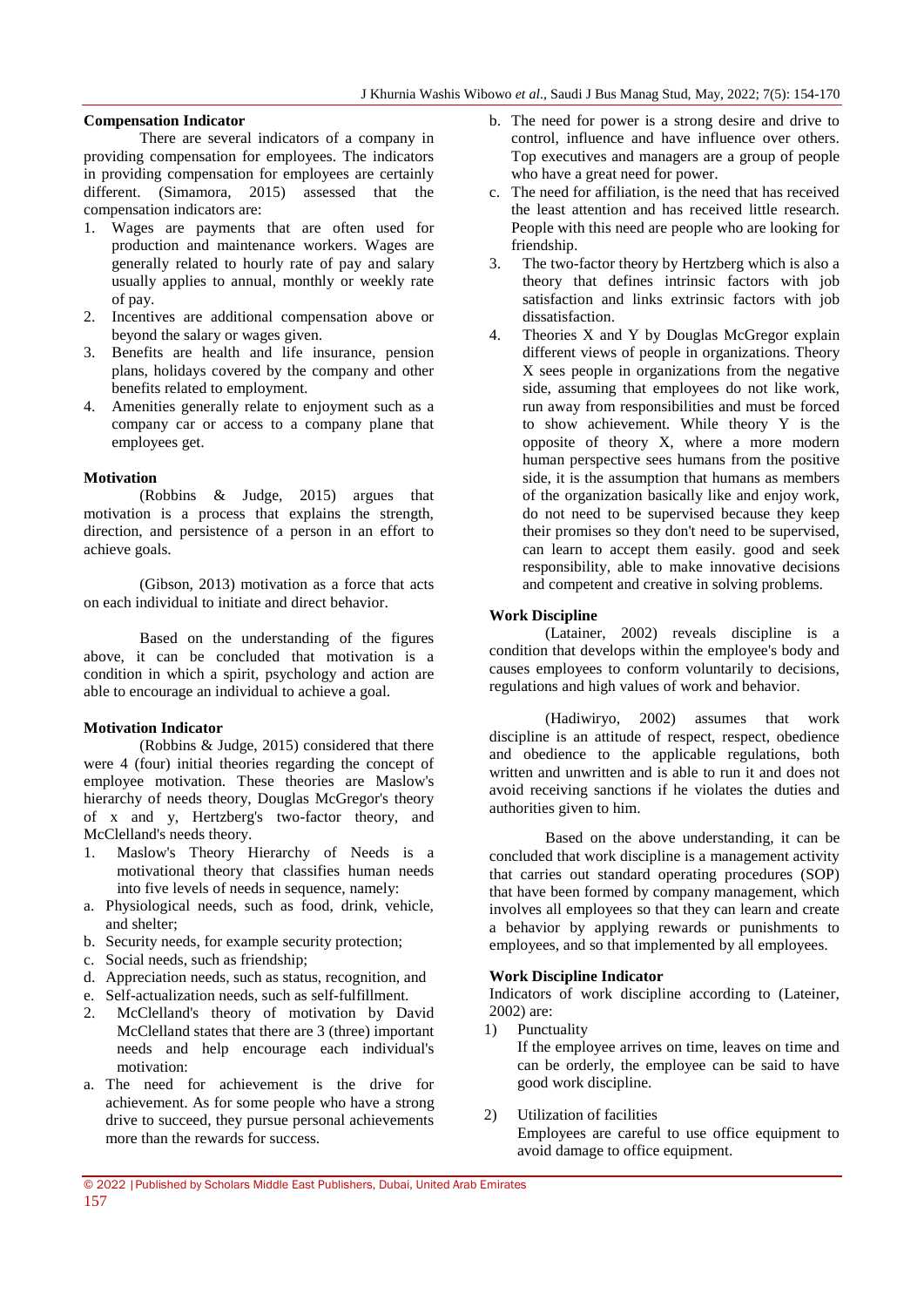## 3) High responsibility Employees who always complete the tasks assigned to them in accordance with procedures and are responsible for the results of their work.

4) Compliance with office rules Employees who wear uniforms according to the rules, wear identity cards, permission when not entering the office.

#### **Employee performance**

(Edison *et al*., 2016) suggests that performance is the result of a process that is measured over a certain period of time based on pre-determined provisions or agreements.

(Robbins, 2012) defines performance as a result achieved by employees in their work according to certain criteria that apply to a job.

(Soewito, 2020) defines that performance is formally defined as the value of a series of employee behaviors that contribute, both positively and negatively, to the achievement of organizational goals.

From several definitions of the performance of several experts above, it can be concluded that performance is a process of the results of work activities carried out by the workforce, and is measured using certain indicators over a certain period of time, which is carried out based on the stipulated provisions.

#### **Employee Performance Indicator**

(Mathis & Jackson, 2012) found that performance indicators are influenced by:

1. 2. 1. Quantity of results

Represents the number generated and expressed in terms such as number of units, number of activity cycles completed. Quantity as measured by employees' perceptions of the number of assigned activities and their results.

#### 2. 2. Quality of results

The degree to which the results of the activities carried out are near perfect, in the sense of adapting some ideal way of performing the activity, as well as meeting the expected goals of an activity.

#### 3. Accuracy

The ability to do work according to cues consists of: working consistently, reliable in providing services, working correctly and accurately.

4. Presence

It is the result of employee activities supported by high attendance and punctuality.

5. Ability to cooperate

Employees can work together with leaders and coworkers so that the company's effectiveness goals are achieved properly.

#### **Research Conceptual Framework**

This conceptual framework was formed on the basis of the theoretical study that has been stated previously, which functions as a guide, line of thought and the basis of this research. This research is useful for investigating and improving employee performance which is influenced by organizational culture, motivation, compensation and work discipline. For more details, the conceptual framework in this study can be seen in Figure 1 as follows:



**Figure 1: Research Conceptual Framework**

# Information: = Measured Variables  $=$  Direct influence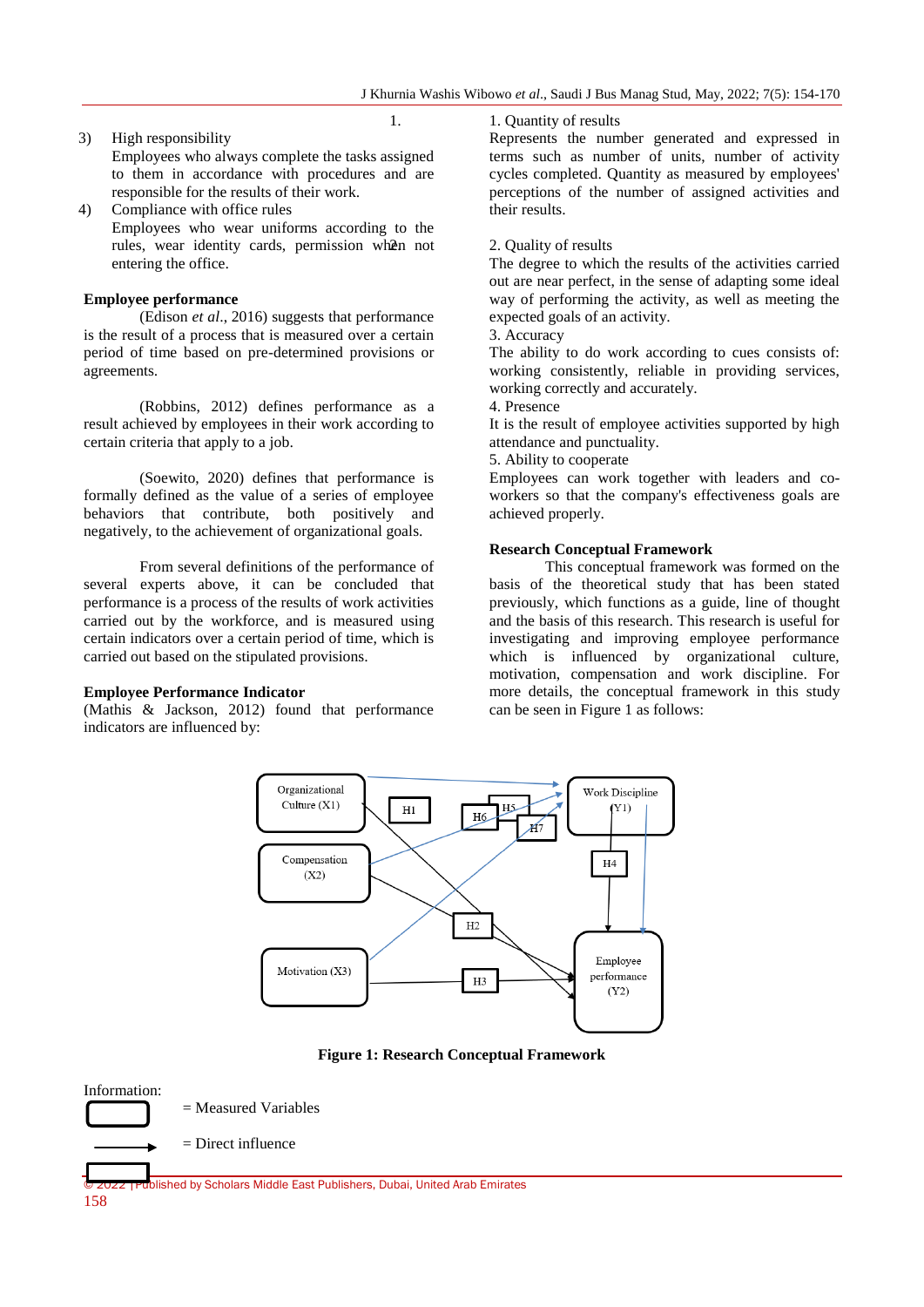#### = Hypothesis

#### **Research Design and Identification of Research Variables**

This research uses a quantitative approach, descriptive type with explanatory research type.

The variables used in this study consisted of three groups of variables, namely: exogenous variables which in this study were indicated by organizational culture  $(X_1)$ , compensation  $(X_2)$  and motivation  $(X_3)$ . The intervening variable in this study is indicated by work discipline  $(Y_1)$ . And the endogenous variables in this study are shown by employee performance  $(Y_2)$ .

#### **Operational Definition and Research Variable Indicators**

In order for this research to focus more on the problem while avoiding misinterpretation of the variables used, in accordance with the identification of research variables, the operational definitions of each variable are:

| <b>Variable</b>           | <b>Author</b>                | <b>Operational Definition</b>                                                                                                                                                                                                                                                                                                                                                        | <b>Variable Indicators</b>                                                                                                                                                                                                                                                                                                                                                                                                                                                                                                                                                                                                                                                                                                                                                                                                                         |
|---------------------------|------------------------------|--------------------------------------------------------------------------------------------------------------------------------------------------------------------------------------------------------------------------------------------------------------------------------------------------------------------------------------------------------------------------------------|----------------------------------------------------------------------------------------------------------------------------------------------------------------------------------------------------------------------------------------------------------------------------------------------------------------------------------------------------------------------------------------------------------------------------------------------------------------------------------------------------------------------------------------------------------------------------------------------------------------------------------------------------------------------------------------------------------------------------------------------------------------------------------------------------------------------------------------------------|
| Organizational<br>culture | Robbins<br>& Judge,<br>2015  | Is a pattern of invisible corporate<br>personality, which can mobilize and build<br>human resources through changes in<br>attitudes and behavior, in order to be able to<br>adapt to the environment, solve problems<br>and face challenges that exist within a<br>company, and be able to support the<br>achievement of a goal of a company.<br>companies in improving performance. | Innovation and Courage to take risks;<br>a)<br>b)<br>Attention to detail;<br>$\mathbf{c}$ )<br><b>Result Orientation:</b><br>$\rm d$<br>Human Orientation;<br>e)<br>Team Orientation;<br>f)<br>Aggressiveness; and<br>Stability.<br>g)                                                                                                                                                                                                                                                                                                                                                                                                                                                                                                                                                                                                             |
| Compensation              | Simamora,<br>2015            | Represents all rewards given to<br>employees for services or the results of<br>their work in the company, either in<br>physical form or in non-physical form,<br>either directly or indirectly received.                                                                                                                                                                             | Salary and wages;<br>a)<br>Incentives:<br>b)<br>Allowances; and<br>$\mathbf{c}$ )<br>Facilities.<br>d)                                                                                                                                                                                                                                                                                                                                                                                                                                                                                                                                                                                                                                                                                                                                             |
| Motivation                | Robbins<br>& Judge,<br>2015  | Is a condition where a spirit,<br>psychological and action that is able to<br>encourage an individual in achieving a<br>goal.                                                                                                                                                                                                                                                        | Physiological needs, such as eating, drinking,<br>a)<br>vehicles, and shelter;<br>The need for a sense of security, for example<br>b)<br>security protection;<br>Social needs, such as friendship;<br>c)<br>The need for esteem, for example status,<br>d)<br>recognition, and<br>Self-actualization needs, such as self-fulfillment.<br>e)                                                                                                                                                                                                                                                                                                                                                                                                                                                                                                        |
| Work<br>discipline        | Lateiner,<br>2002            | It is a management activity that carries<br>out standard operating procedures (SOP)<br>that have been established by the<br>company's management, which involves<br>all employees so that they can learn and<br>create behavior by applying rewards or<br>punishments to employees, and so that it<br>can be implemented by all employees.                                           | Punctuality;<br>a)<br>b) Using office equipment properly;<br>High responsibility; and<br>$\mathbf{c}$ )<br>d) Compliance with office rules.                                                                                                                                                                                                                                                                                                                                                                                                                                                                                                                                                                                                                                                                                                        |
| Employee<br>performance   | Mathis &<br>Jackson,<br>2012 | Is a process of the results of work<br>activities carried out by the workforce,<br>and is measured using certain indicators<br>over a certain period of time, which is<br>carried out based on the stipulated<br>provisions.                                                                                                                                                         | Quality of results<br>a)<br>The degree to which the results of the activities carried out<br>are near perfect, in the sense of adapting some ideal way<br>of performing the activity, as well as meeting the expected<br>goals of an activity.<br>b) Quantity of results<br>Represents the number generated and expressed in terms<br>such as number of units, number of activity cycles<br>completed. Quantity as measured by employees'<br>perceptions of the number of assigned activities and their<br>results.<br>c) Accuracy<br>The ability to do work according to cues consists of:<br>working consistently, reliable in providing services,<br>working correctly and accurately.<br>d) Presence<br>It is the result of employee activities that are supported by<br>high levels of attendance and punctuality.<br>e) Ability to cooperate |

#### **Table 2: Operational Definition and Research Variable Indicators**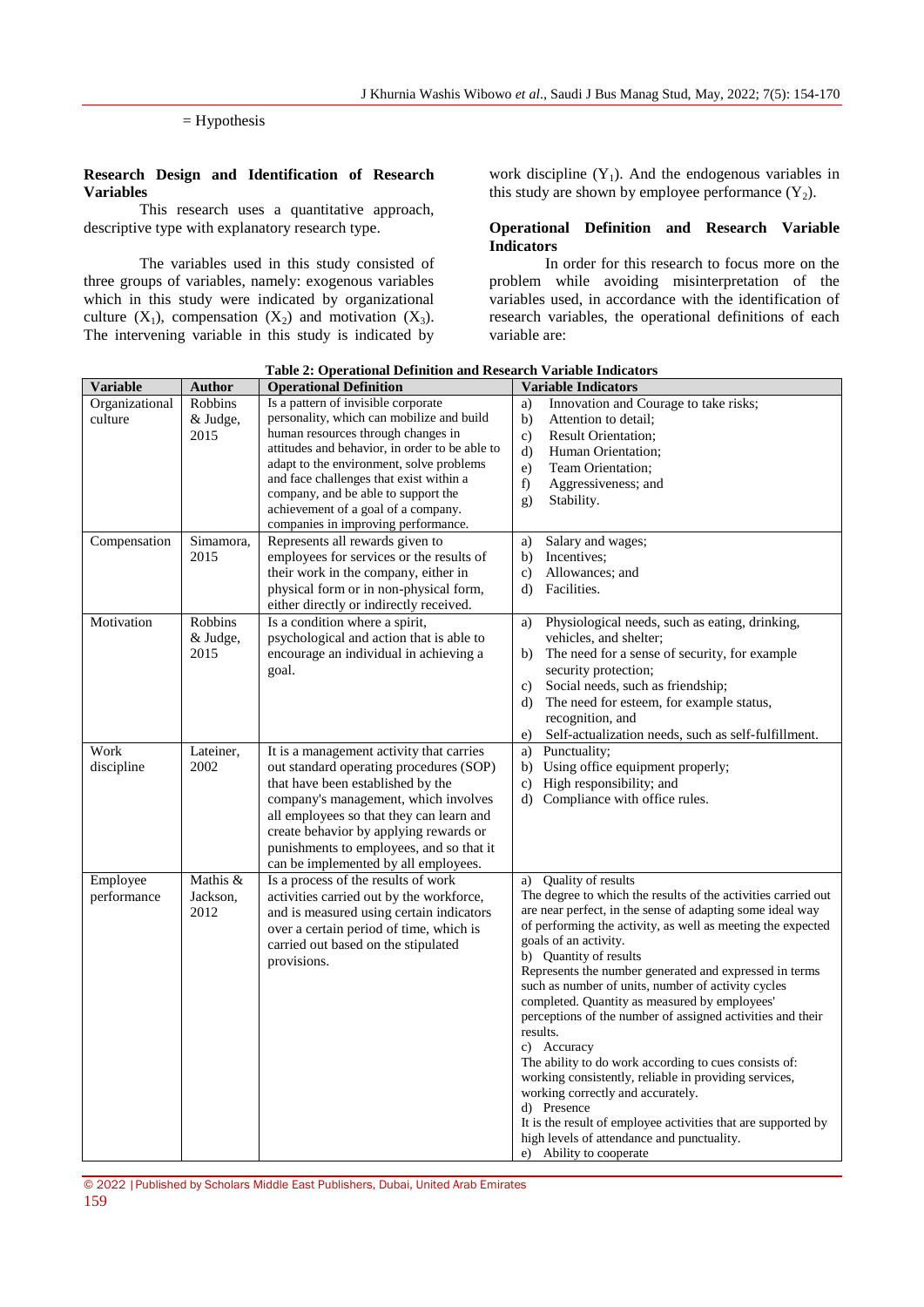|--|

Source: data processed 2020

#### **Data Types and Sources**

The types and sources of data used in this study are primary data. The tools used are direct observation (observation) and distributing questionnaires to employees of Astra Credit Companies Samarinda.

#### **Population and Sample**

In this study the population was conducted on employees of Astra Credit Companies Samarinda branch. Because the population in this study is relatively small, the sample used is a saturated sample or uses the entire population as a sample. The sample used to conduct this research amounted to 66 respondents Astra Credit Companies Samarinda branch.

#### **Research Instruments**

The research instrument used in this study was a questionnaire or an observation instrument. One of the factors that affect the validity of the research results is the quality of the instrument used to collect data. The ability of the instrument is determined by two things, namely the level of validity and the level of reliability, namely:

- 1. Validity and a measure of the level of validity of a valid instrument has a high level of validity. An instrument is said to be valid if the instrument actually measures what it is supposed to measure.
- 2. Reliability is a measure of the reliability or level of distrust of an instrument. An instrument is said to be reliable if the instrument has high reliability.

#### **Data collection technique Observation**

Observations are directed at activities accurately, record phenomena that arise and consider the relationships between aspects of these phenomena.

#### **Questionnaire**

This study used a questionnaire instrument. Questionnaires, namely the distribution of closed questionnaires in the form of a list of questions regarding the problem to be studied, which were addressed to employees of the Samarinda branch of Astra Credit Companies who became the research population. The questions about the variables studied were arranged in tiers based on the Likert Scale order, namely 1, 2, 3, 4, 5 and had the following answer criteria:

| Answer strongly agree                | $=$ Score 5 |
|--------------------------------------|-------------|
| Answer agree                         | $=$ Score 4 |
| Answer quite agree                   | $=$ Score 3 |
| Disagree answer                      | $=$ Score 2 |
| Answer strongly disagree $=$ Score 1 |             |

#### **Data analysis Validity test**

The validity test is used to determine whether a questionnaire is valid or not (Ghozali & Latan, 2014). It is said to be valid if the questions on the questionnaire are able to describe the variables. Validity assessment steps:

- a. The variable to be measured is defined operationally.
- b. The measurement scale was tested on several respondents.
- c. Tabulation of respondents' answers.
- d. Calculate the correlation between each question with a total score.

A variable is said to be valid if the result r value is greater than r table. And vice versa if the value of r results is smaller than r table then the variable is not valid.

#### **Reliability Test**

Reliability is an index that describes the extent to which a measuring instrument is reliable. Reliability shows the consistency of a measuring instrument in measuring a situation. The technique used to perform the reliability test is to use Cronbach's Alpha, which is to group the items into two or several parts. The closer Cronbach's Alpha is to 1, the higher the internal consistent reliability. If reliability less than 0.60 is considered bad, reliability in the range of 0.70 is acceptable, and more than 0.80 is good. The data analysis methods used in this study, namely descriptive analysis and inferential statistics with SmartPLS (Ghozali & Latan, 2014).

#### **Designing the Measurement Model (Outer Model)**

The verification stage is the stage that the research model must go through before testing the relational and causal relationship prediction model. This measurement model is used to test the construct validity and instrument reliability. The indicators in this study are reflective in other words measure how far the indicator can explain the latent variable. (Sarwono & Narimawati, 2015) there are two ways of measuring validity and reliability, namely:

- 1. Validity Test
- a. Convergent Validity

Convergent validity measures the magnitude of the correlation between the construct and the latent variable. In evaluating the convergent validity of the individual item reliability examination, it can be seen from the standardized loading factor. The standardize loading factor describes the magnitude of the correlation between each measurement item (indicator) and its construct. The correlation can be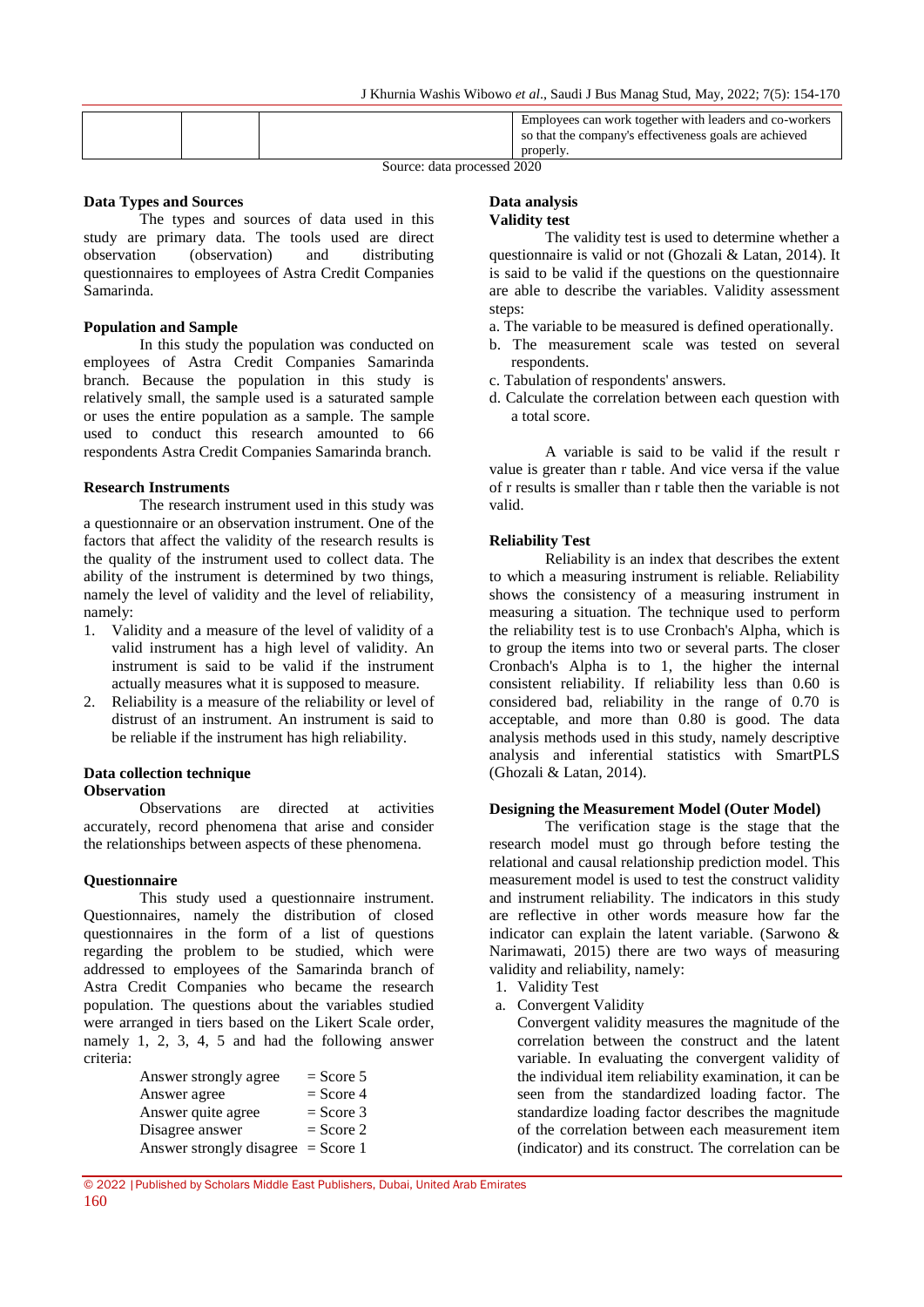said to be valid if the loading factor value has a value  $> 0.5$ .

b. Discriminant Validity or with Average Variance Extracted (AVE)

Discriminant validity relates to the principle that measures of different constructs should not be highly correlated. Discriminant validity occurs when two different instruments measuring two predicted uncorrelated constructs produce scores that are indeed uncorrelated.

The discriminant validity test was assessed based on the cross loading measurement with the construct. Another method used to assess discriminant validity is to compare the AVE roots for each construct with the correlations between other constructs in the model. AVE (Average Variance Extracted) is the average percentage of variance scores extracted from a set of latent variables estimated by loading standardize.

1. Reliability Test

In addition to the validity test, PLS also performs a reliability test to measure the internal consistency of the measuring instrument. Reliability shows the accuracy, consistency and accuracy of a measuring instrument in making measurements. Reliability test in PLS can use two methods, namely:

a. Cronbach's Alpha

Used to measure the lower limit of the reliability value of a construct where the consistency of each answer is tested. Cronbach's Alpha is said to be good if the value is  $> 0.7$  even though the value of 0.6 is still acceptable. However, actually this internal consistency test is not absolute if the construct validity has been met because a valid construct is a reliable construct, on the other hand a reliable construct is not necessarily valid.

b. Composite Reliability

Composite Reliability is considered better than Cronbach's Alpha in estimating the internal consistency of a construct, which will be said to be good if the value is  $> 0.7$  even though the value of 0.6 is still acceptable. The PLS output required for the interpretation of the indicator test can be seen in the table below:

|                   |                                                                                               | таміс от т шо тимісатог тем тімосминент отпетіа               |  |
|-------------------|-----------------------------------------------------------------------------------------------|---------------------------------------------------------------|--|
| <b>Model Test</b> | <b>Output</b>                                                                                 | <b>Criteria</b>                                               |  |
| <b>Outer</b>      | <b>Convergent Validity</b>                                                                    | Loading factor value must be $> 0.5$                          |  |
| Model             | Discriminant Validity                                                                         | Cross loading correlation value with latent variables must be |  |
| (Indicator)       |                                                                                               | greater than the correlations with other latent variables     |  |
| Test)             | Average Variance Extracted (AVE)                                                              | AVE value must be $> 0.5$                                     |  |
|                   | <b>Composite Reliability</b><br>Composite reliability value is good if it has a value $> 0.7$ |                                                               |  |
|                   | Cronbach's Alpha                                                                              | Cronbach's Alpha value that is good or said to be reliable    |  |
|                   |                                                                                               | must be $> 0.6$                                               |  |

|  | <b>Table 3: PLS Indicator Test Assessment Criteria</b> |
|--|--------------------------------------------------------|
|--|--------------------------------------------------------|

Source: EQ Zainal & Wijaya, 2016

# **Designing a Structural Model (Inner Model)**

The structural model in PLS is evaluated by using  $R^2$  for the dependent construct, the path coefficient or t-values of each path to test the significance between constructs in the structural model. The value of  $R^2$  is used to measure the level of variation of changes in the independent variable to the dependent variable. Where the higher the value of  $R^2$  means the better the prediction model of the proposed research model. However,  $R^2$  is not an absolute parameter in measuring the accuracy of the prediction model because the basis of the theoretical relationship is the most important parameter to explain the causality relationship.

The value of the path coefficient or inner model shows the level of significance in hypothesis testing. The path coefficient score or the inner model indicated by the t-statistic value. According to (EQ Zainal & Wijaya, 2016) the size of the significance of the hypothesis support can be used to compare the ttable and t-statistic values. If the t-statistic value is higher than the t-table value, it means that the hypothesis has a well-supported value. The criteria for the PLS output needed for the interpretation of the inner model in hypothesis testing can be seen in the table below:

| Table 4: PLS Hypothesis Test Assessment Criteria |  |  |  |  |
|--------------------------------------------------|--|--|--|--|
|--------------------------------------------------|--|--|--|--|

| <b>Model Test</b>  | <b>Output</b> | <b>Criteria</b>                                                                                    |
|--------------------|---------------|----------------------------------------------------------------------------------------------------|
| <b>Inner Model</b> |               | $R^2$ for endogenous latent The results of $R^2$ of 0.67, 0.33 and 0.19 indicate that the model is |
| (Hypothesis)       | variable      | Good, Moderate and Weak                                                                            |
| testing)           |               | Parameter Coefficient and The estimated value for the path relationship in the structural model    |
|                    | T-Statistic   | must be significant, which can be obtained by the bootstrapping                                    |
|                    |               | procedure                                                                                          |

Source: EQ Zainal & Wijaya, 2016

#### **Evaluation of Goodness of Fit**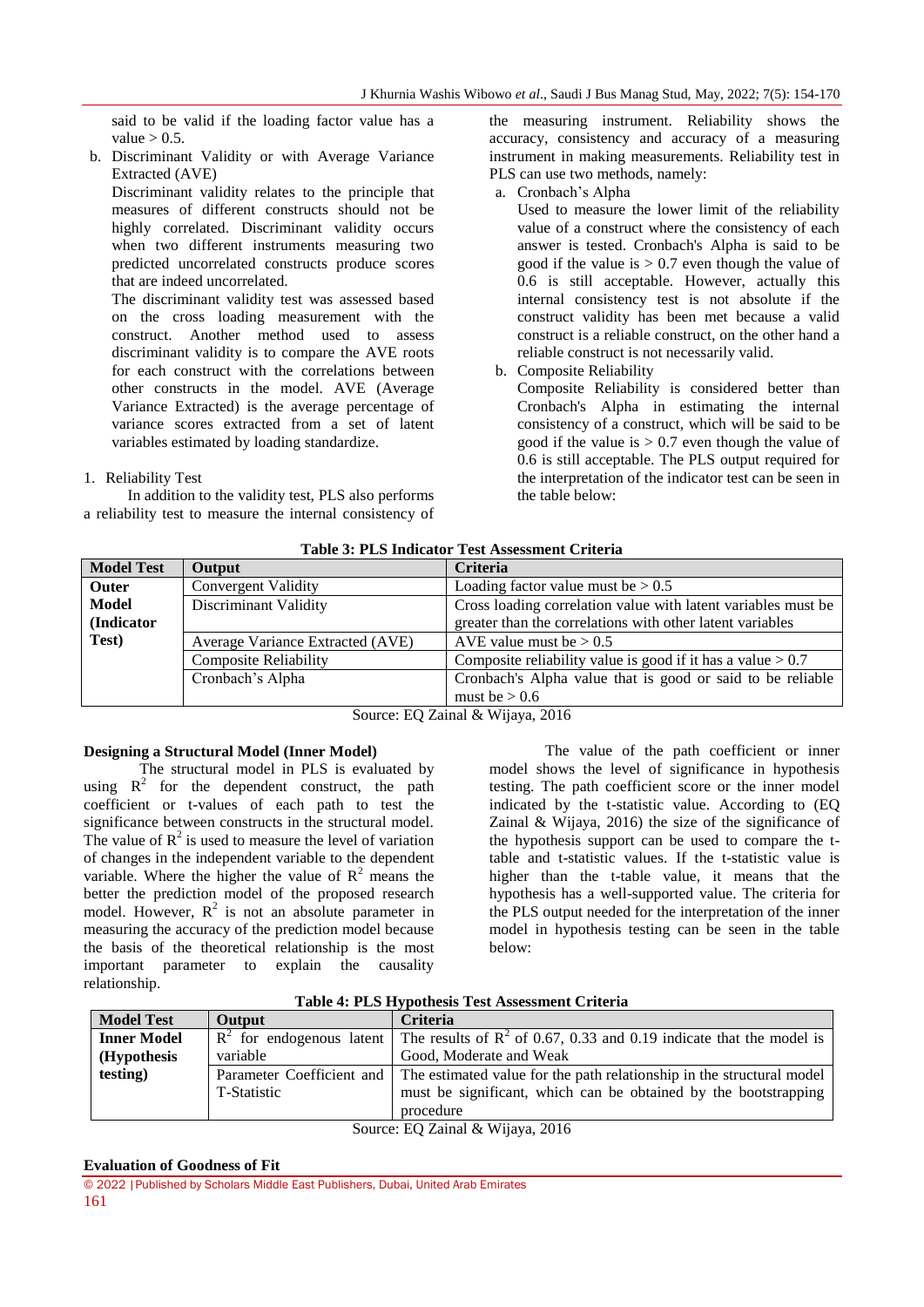To validate the overall model, goodness of fit (GoF) evaluation is used to validate between the measurement model (outer model) and structural model (inner model) which can be seen from the Q-square predictive relevance.

This is to measure how well the observation values generated by the model and also the parameter estimates are. The Q-square value 0 (zero), this means that the model has predictive relevance, while the Qsquare value 0 (zero), means that the model lacks predictive relevance. The Q-Square calculation is done by the formula:

$$
Q^2 = 1 - (1 - R_1^2)(1 - R_2^2) \dots (1 - R_p^2)
$$

Where  $R_1^2$ ,  $R_2^2$ , ...  $R_p^2$  are R-Square endogenous variables in the equation model. The magnitude of  $Q^2$  has a value with a range of  $0 < Q^2 < 1$ , where the closer to 1 means the better (Ghozali  $\&$ Latan, 2014).

#### **Hypothesis Test**

The hypothesis testing  $(\beta, y, \lambda)$  was carried out using the resampling bootstrapping method developed by Geisser and Stone. Statistical testing used t statistical test or t test, with statistical hypotheses.

The statistical hypotheses for the outer model are:

**Ho:**  $\lambda_1 = 0$  lawan **H1:**  $\lambda_1 \neq 0$ 

Then the statistical hypothesis for the inner model of the effect of exogenous latent variables on endogenous is:

**Ho:**  $\lambda_1 = 0$  lawan **H1:**  $\lambda_1 \neq 0$ 

Furthermore, the hypotheses for the inner model, the effect of endogenous latent variables on endogenous ones are:

#### **Ho:**  $β_1 = 0$  lawan  $H_1$ **:**  $β_1 \neq 0$

The application of the resampling method allows the application of freely distributed data (free distribution), does not require the assumption of a normal distribution, and does not require a large sample (recommended up to a minimum of 30). The test is done by t-test, if the p-value 0.05 is obtained.

Based on the research objectives, the hypothesis test design in this study is presented based on the research objectives. The level of confidence used is 95%, so the level of precision or the limit of inaccuracy is  $\alpha$  = 5% = 0.05. And the resulting t-table value for the one-tailed hypothesis is 1.96. So it can be concluded that if the t-statistic value is smaller than the t-table value (t-statistic  $<$ 1.96), then the hypothesis is rejected. On the other hand, if the t-statistic value is greater than the t-table value (t-statistic  $> 1.96$ ), then the proposed hypothesis can be accepted (Ghozali & Latan, 2014).

# **RESULT AND DISCUSSION**

# **Validity test**

The validity test comes from correlating each indicator score with the total score. If r count r table (2 sided test with sig. 0.05) then the instrument or question indicator has a significant correlation with the total score or is declared valid. The following table shows the validity of some of the variables and question indicators that have been calculated using SmartPLS 3.0:

| <b>Variable</b>        | Indicator | r arithmetic | r table | <b>Result</b> |
|------------------------|-----------|--------------|---------|---------------|
| Organizational culture | X1P1      | 0.818        | > 0.5   | Valid         |
|                        | X1P2      | 0,879        | > 0.5   | Valid         |
|                        | X1P3      | 0,764        | > 0.5   | Valid         |
|                        | X1P4      | 0,850        | > 0.5   | Valid         |
|                        | X1P5      | 0,793        | > 0.5   | Valid         |
|                        | X1P6      | 0,757        | > 0.5   | Valid         |
|                        | X1P7      | 0,784        | > 0.5   | Valid         |
| Motivation             | X2P1      | 0,766        | > 0.5   | Valid         |
|                        | X2P2      | 0,752        | > 0.5   | Valid         |
|                        | X2P3      | 0,821        | > 0.5   | Valid         |
|                        | X2P4      | 0,827        | > 0.5   | Valid         |
|                        | X2P5      | 0,809        | > 0.5   | Valid         |
|                        | X2P6      | 0,716        | > 0.5   | Valid         |
|                        | X2P7      | 0,796        | > 0.5   | Valid         |
|                        | X2P8      | 0,774        | > 0.5   | Valid         |
| Compensation           | X3P1      | 0,806        | > 0.5   | Valid         |
|                        | X3P2      | 0,842        | > 0.5   | Valid         |
|                        | X3P3      | 0,902        | > 0.5   | Valid         |
|                        | X3P4      | 0,868        | > 0.5   | Valid         |
|                        | X3P5      | 0,886        | > 0.5   | Valid         |

**Table 5: Validity Test**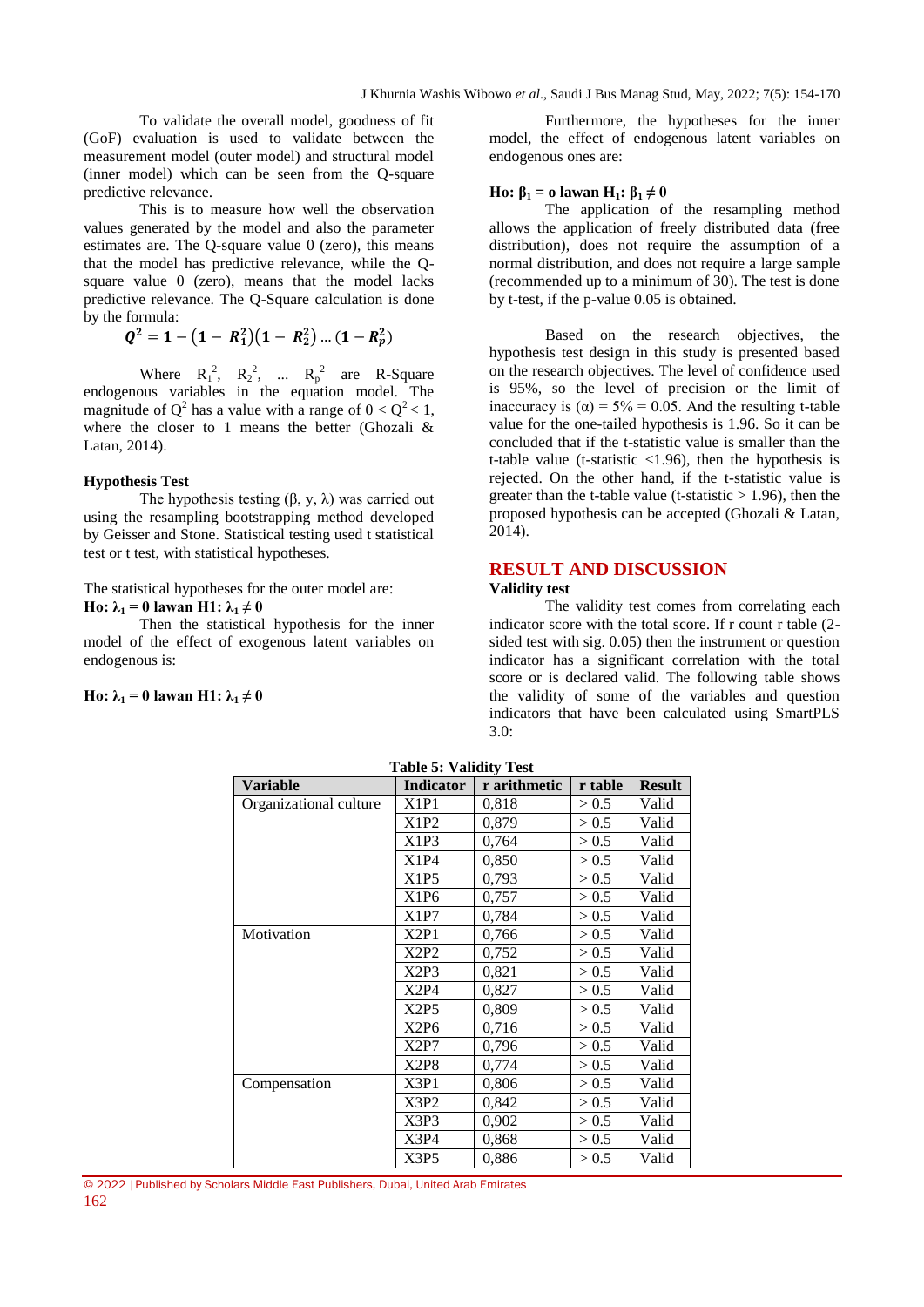| <b>Variable</b>      | <b>Indicator</b> | r arithmetic | r table | <b>Result</b> |
|----------------------|------------------|--------------|---------|---------------|
|                      | X3P6             | 0,787        | > 0.5   | Valid         |
| Work Discipline      | Y1P1             | 0,756        | > 0.5   | Valid         |
|                      | Y1P2             | 0,827        | > 0.5   | Valid         |
|                      | Y1P3             | 0,844        | > 0.5   | Valid         |
|                      | Y1P4             | 0,847        | > 0.5   | Valid         |
|                      | Y1P5             | 0,762        | > 0.5   | Valid         |
|                      | Y1P6             | 0,786        | > 0.5   | Valid         |
|                      | Y1P7             | 0,771        | > 0.5   | Valid         |
| Employee performance | Y2P1             | 0,801        | > 0.5   | Valid         |
|                      | Y2P2             | 0,838        | > 0.5   | Valid         |
|                      | Y2P3             | 0.815        | > 0.5   | Valid         |
|                      | Y2P4             | 0.801        | > 0.5   | Valid         |
|                      | Y2P5             | 0.707        | > 0.5   | Valid         |

J Khurnia Washis Wibowo *et al*., Saudi J Bus Manag Stud, May, 2022; 7(5): 154-170

Source: data processed with SmartPLS 3.0

From the presentation of Table 5 above, it can be concluded that all indicators on each variable are declared valid or fulfilled because the results of r  $arithmetic > r$  table.

#### **Reliability Test Composite Reliability**

Composite reliability is the part used to test the level of indicator reliability on a variable. A variable can be declared to meet the reliability element if it has a composite reliability value greater than 0.70. The following is the composite reliability value for each variable used in this study.

| Table 0; Rehability Test<br><b>Variable</b><br><b>Result</b><br><b>Composite Reliability</b><br>Limit Alpha<br><b>Cronbach's Alpha</b> |       |       |        |       |  |  |
|----------------------------------------------------------------------------------------------------------------------------------------|-------|-------|--------|-------|--|--|
| Organizational culture $(X_1)$                                                                                                         | 0.911 | 0.929 | > 0.70 | Valid |  |  |
| Compensation $(X_2)$                                                                                                                   | 0.910 | 0.927 | > 0.70 | Valid |  |  |
| Motivation $(X_3)$                                                                                                                     | 0.922 | 0.940 | > 0.70 | Valid |  |  |
| Work discipline $(Y_1)$                                                                                                                | 0.906 | 0.925 | > 0.70 | Valid |  |  |
| Employee performance $(Y_2)$                                                                                                           | 0,853 | 0.895 | > 0.70 | Valid |  |  |

**Table 6: Reliability Test**

Source: data processed with SmartPLS 3.0

Based on the results of the data analysis presented in table 6. it can be seen that the value of Cronbach's alpha and composite reliability of all research variables is greater than  $(>)$  0.70. These results indicate that each variable has met the element of reliability. So it can be concluded that all research variables have a high and strong level of reliability.

#### **Designing the Measurement Model (Outer Model) Validitas Konverge**

Convergent Validity measures the magnitude of the correlation between the construct and the latent variable. In evaluating the convergent validity of the individual item reliability examination, it can be seen from the standardized loading factor. The standardize loading factor describes the magnitude of the correlation between each measurement item (indicator) and its construct. The correlation can be said to be valid if the loading factor value has a value  $> 0.7$ .

| Table 7: Variable Frequency Distribution |                  |                      |                    |                    |  |
|------------------------------------------|------------------|----------------------|--------------------|--------------------|--|
| <b>Variable</b>                          | <b>Indicator</b> | <b>Outer Loading</b> | <b>Ideal Limit</b> | <b>Information</b> |  |
| Organizational culture                   | X1P1             | 0.818                | > 0.70             | Valid              |  |
|                                          | X1P2             | 0,879                | > 0.70             | Valid              |  |
|                                          | X1P3             | 0,764                | > 0.70             | Valid              |  |
|                                          | X1P4             | 0,850                | > 0.70             | Valid              |  |
|                                          | X1P5             | 0.793                | > 0.70             | Valid              |  |
|                                          | X1P6             | 0,757                | > 0.70             | Valid              |  |
|                                          | X1P7             | 0,784                | > 0.70             | Valid              |  |
| Motivation                               | X2P1             | 0,766                | > 0.70             | Valid              |  |
|                                          | X2P2             | 0,752                | > 0.70             | Valid              |  |
|                                          | X2P3             | 0.821                | > 0.70             | Valid              |  |

#### **Table 7: Variable Frequency Distribution**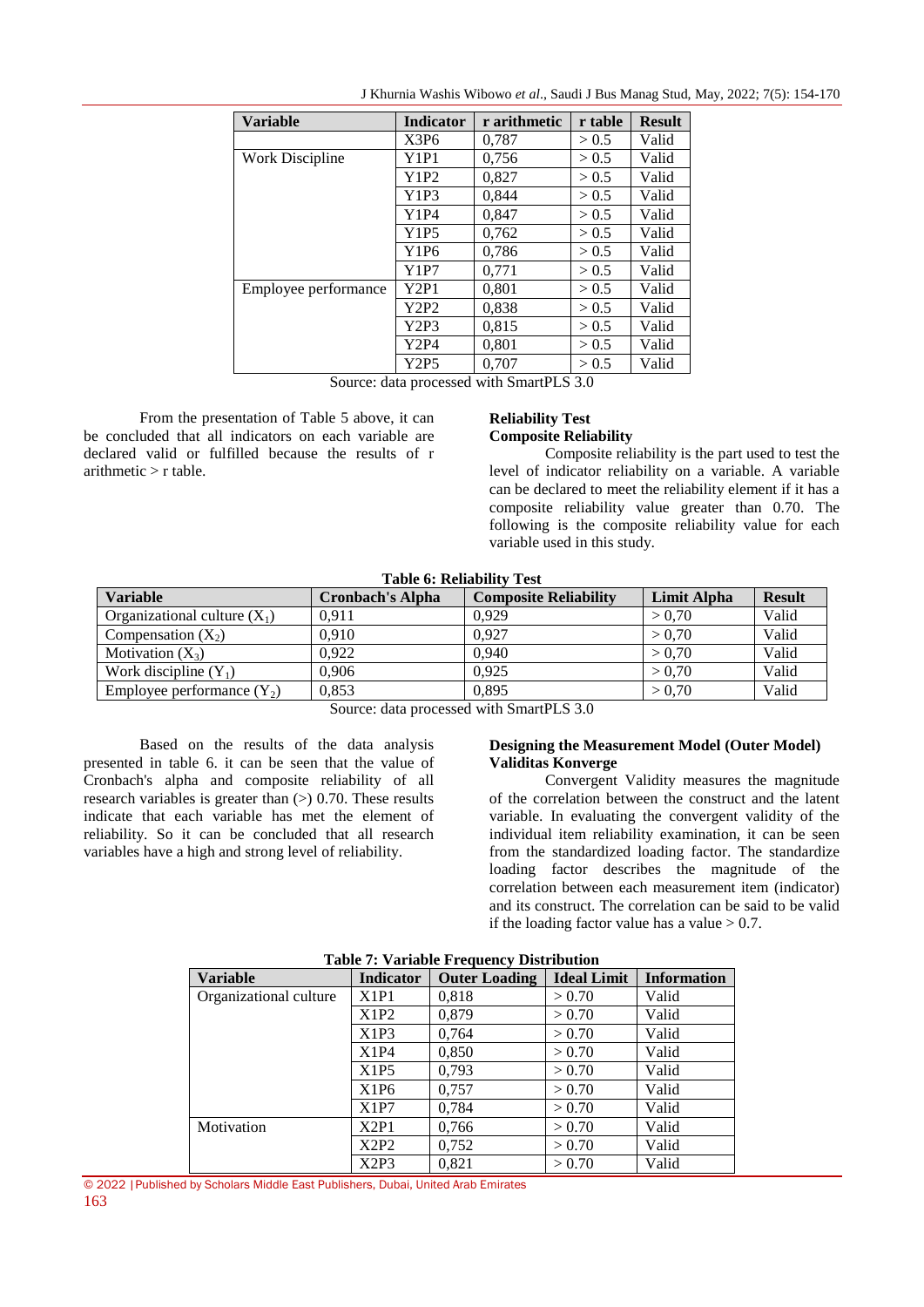| <b>Variable</b>      | Indicator | <b>Outer Loading</b> | <b>Ideal Limit</b> | <b>Information</b> |
|----------------------|-----------|----------------------|--------------------|--------------------|
|                      | X2P4      | 0,827                | > 0.70             | Valid              |
|                      | X2P5      | 0,809                | > 0.70             | Valid              |
|                      | X2P6      | 0,716                | > 0.70             | Valid              |
|                      | X2P7      | 0,796                | > 0.70             | Valid              |
|                      | X2P8      | 0,774                | > 0.70             | Valid              |
| Compensation         | X3P1      | 0,806                | > 0.70             | Valid              |
|                      | X3P2      | 0,842                | > 0.70             | Valid              |
|                      | X3P3      | 0,902                | > 0.70             | Valid              |
|                      | X3P4      | 0,868                | > 0.70             | Valid              |
|                      | X3P5      | 0,886                | > 0.70             | Valid              |
|                      | X3P6      | 0,787                | > 0.70             | Valid              |
| Work discipline      | Y1P1      | 0,756                | > 0.70             | Valid              |
|                      | Y1P2      | 0,827                | > 0.70             | Valid              |
|                      | Y1P3      | 0,844                | > 0.70             | Valid              |
|                      | Y1P4      | 0,847                | > 0.70             | Valid              |
|                      | Y1P5      | 0,762                | > 0.70             | Valid              |
|                      | Y1P6      | 0,786                | > 0.70             | Valid              |
|                      | Y1P7      | 0,771                | > 0.70             | Valid              |
| Employee performance | Y2P1      | 0,801                | > 0.70             | Valid              |
|                      | Y2P2      | 0,838                | > 0.70             | Valid              |
|                      | Y2P3      | 0,815                | > 0.70             | Valid              |
|                      | Y2P4      | 0,801                | > 0.70             | Valid              |
|                      | Y2P5      | 0,707                | > 0.70             | Valid              |

J Khurnia Washis Wibowo *et al*., Saudi J Bus Manag Stud, May, 2022; 7(5): 154-170

Source: Research results, (data processed with Smart PLS 3.0)

Based on the results of the outer loading analysis using SmartPLS version 3, it can be seen that every indicator that makes up the variables is declared valid. This is based on the acquisition value of outer

loading which entirely exceeds the ideal limit of 0.70. Thus, it can be stated that all indicators meet the elements of convergent validity.



© 2022 |Published by Scholars Middle East Publishers, Dubai, United Arab Emirates 164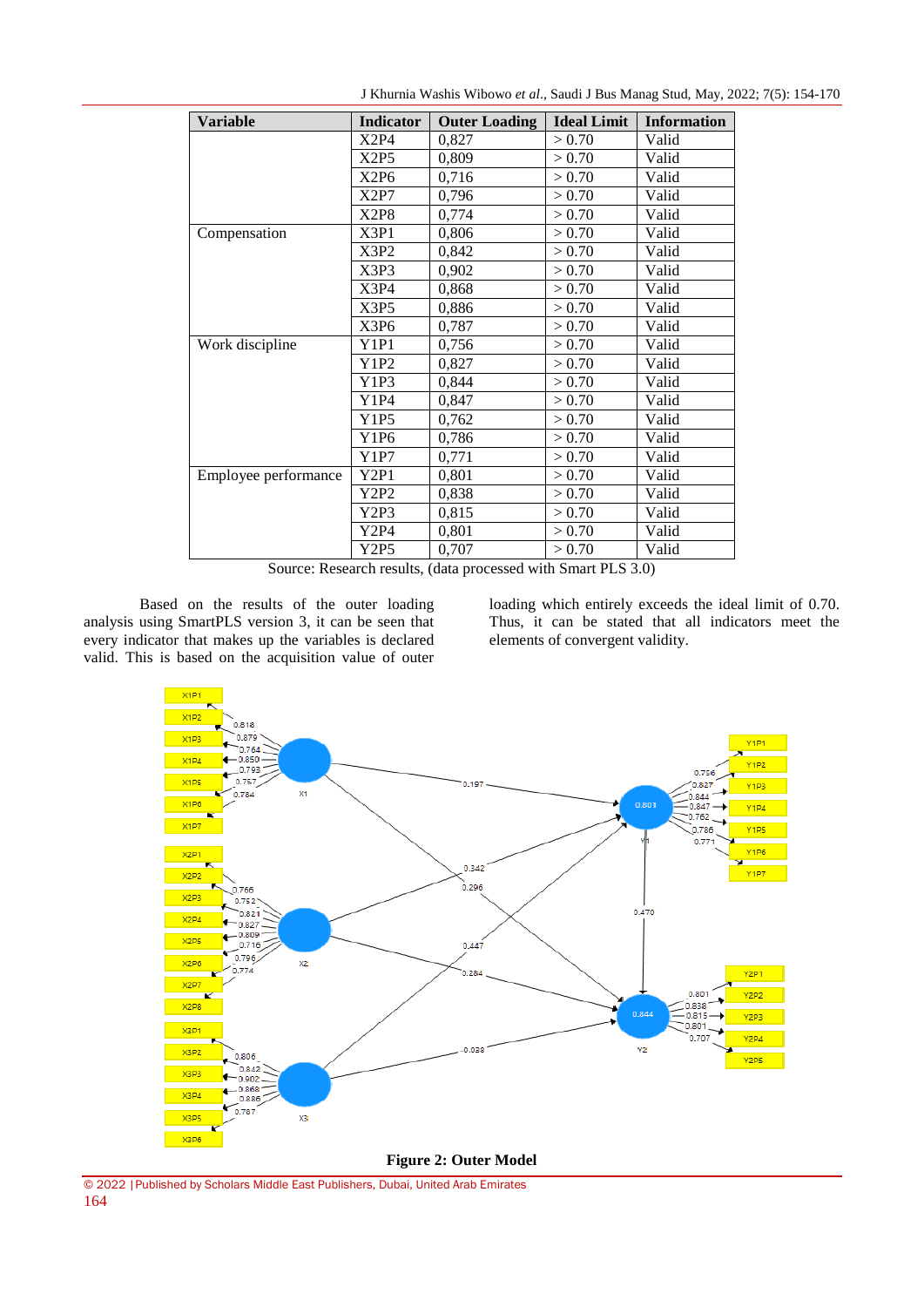# **Average Variance Extraced (AVE)**

Average Variance Extracted (AVE) in this study was used to determine convergent validity. If the average variance extracted (AVE) value is greater than  $0.50$  (AVE  $> 0.50$ ), it can be said that the variables making up the variables are able to construct variables. The following is the value of variance extracted (AVE) in this study.

| Table 8: Average Variance Extraced (AVE) |                                        |                    |                    |  |  |  |  |
|------------------------------------------|----------------------------------------|--------------------|--------------------|--|--|--|--|
|                                          | <b>Average Variance Extraced (AVE)</b> | <b>Ideal Limit</b> | <b>Information</b> |  |  |  |  |
| $X_1$                                    | 0.652                                  | > 0, 50            | Good               |  |  |  |  |
| $X_2$                                    | 0.614                                  | > 0, 50            | Good               |  |  |  |  |
| $X_3$                                    | 0.722                                  | > 0.50             | Good               |  |  |  |  |
| $Y_1$                                    | 0.639                                  | > 0, 50            | Good               |  |  |  |  |
| $Y_2$                                    | 0.630                                  | > 0.50             | Good               |  |  |  |  |

**Table 8: Average Variance Extraced (AVE)**

Source: Research results, (data processed with SmartPLS 3.0)

Based on the results of the analysis presented in table 8. it can be explained that each variable has an average variance extracted (AVE) value greater than  $0.50$  (AVE  $> 0.50$ ). Thus, it can be concluded that each construct has good convergent validity.

#### **Discriminant Validity**

Discriminant validity can be seen from the results of cross loading measurements with constructs. The model has good discriminant validity if each latent variable has a higher cross loading value than the other variable cross loading values. The following are the results of the discriminant validity test in this study.

|                               | X1    | X2    | $\mathbf{X}3$ | Y1    | Y2    |
|-------------------------------|-------|-------|---------------|-------|-------|
| X1P1                          | 0,818 | 0,560 | 0,717         | 0,635 | 0,709 |
| X1P2                          | 0,879 | 0,523 | 0,671         | 0,632 | 0,747 |
| X1P3                          | 0,764 | 0,385 | 0,530         | 0,475 | 0,535 |
| X1P4                          | 0,850 | 0,519 | 0,582         | 0,682 | 0,685 |
| X1P5                          | 0,793 | 0,393 | 0,571         | 0,567 | 0,601 |
| X1P6                          | 0,757 | 0,500 | 0,481         | 0,559 | 0,621 |
| X1P7                          | 0,784 | 0,403 | 0,583         | 0,517 | 0,419 |
| X <sub>2P1</sub>              | 0,494 | 0,766 | 0,741         | 0,748 | 0,679 |
| X2P2                          | 0,466 | 0,752 | 0,517         | 0,550 | 0,531 |
| X <sub>2</sub> P <sub>3</sub> | 0,449 | 0,821 | 0,542         | 0,557 | 0,618 |
| X <sub>2P4</sub>              | 0,558 | 0,827 | 0,576         | 0,648 | 0,740 |
| X <sub>2</sub> P <sub>5</sub> | 0,508 | 0,809 | 0,522         | 0,526 | 0,625 |
| X <sub>2</sub> P <sub>6</sub> | 0,343 | 0,716 | 0,583         | 0,595 | 0,562 |
| X2P7                          | 0,398 | 0,796 | 0,682         | 0,673 | 0,636 |
| X <sub>2</sub> P <sub>8</sub> | 0,453 | 0,774 | 0,639         | 0,690 | 0,629 |
| X3P1                          | 0,616 | 0,599 | 0,806         | 0,720 | 0,615 |
| X3P2                          | 0,586 | 0,621 | 0,842         | 0,712 | 0,644 |
| X3P3                          | 0,630 | 0,722 | 0,902         | 0,735 | 0,687 |
| X3P4                          | 0,584 | 0,743 | 0,868         | 0,761 | 0,732 |
| X3P5                          | 0,708 | 0,597 | 0,886         | 0,721 | 0,703 |
| X3P6                          | 0,622 | 0,651 | 0,787         | 0,714 | 0,701 |
| Y1P1                          | 0,588 | 0,734 | 0,725         | 0,756 | 0,726 |
| Y1P2                          | 0,635 | 0,694 | 0,816         | 0,827 | 0,716 |
| Y1P3                          | 0,630 | 0,652 | 0,726         | 0,844 | 0,714 |
| Y1P4                          | 0,677 | 0,636 | 0,682         | 0,847 | 0,726 |
| Y1P5                          | 0,503 | 0,574 | 0,604         | 0,762 | 0,651 |
| Y1P6                          | 0,488 | 0,585 | 0,615         | 0,786 | 0,702 |
| Y1P7                          | 0,524 | 0,605 | 0,597         | 0,771 | 0,691 |
| Y2P1                          | 0,625 | 0,580 | 0,632         | 0,692 | 0,801 |
| Y2P2                          | 0,668 | 0,692 | 0,731         | 0,761 | 0,838 |
| Y <sub>2P3</sub>              | 0,690 | 0,607 | 0,658         | 0,763 | 0,815 |
| Y2P4                          | 0,637 | 0,720 | 0,636         | 0,695 | 0,801 |

**Table 9: Cross Loading**

|     | © 2022   Published by Scholars Middle East Publishers, Dubai, United Arab Emirates |  |  |  |  |
|-----|------------------------------------------------------------------------------------|--|--|--|--|
| 165 |                                                                                    |  |  |  |  |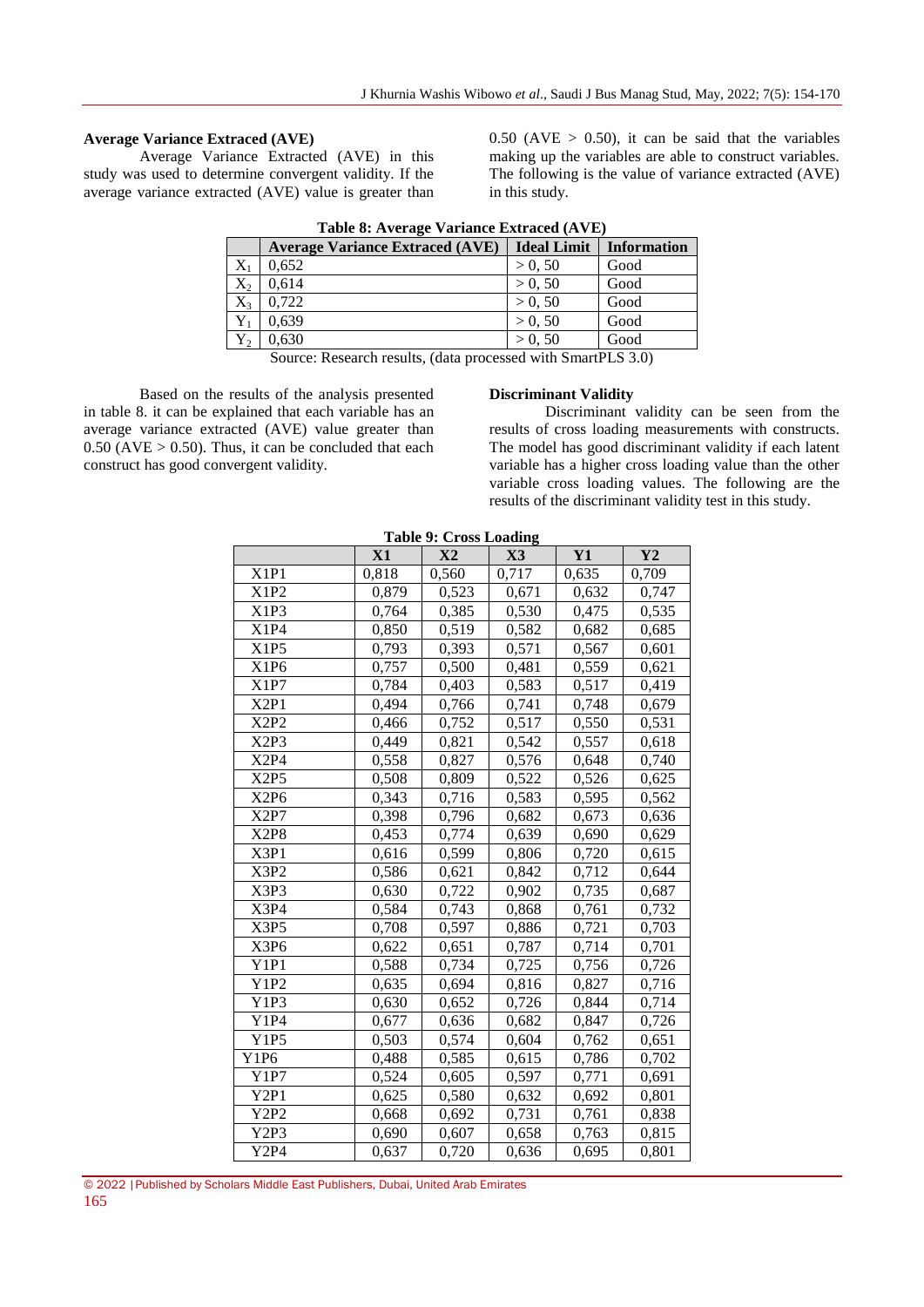J Khurnia Washis Wibowo *et al*., Saudi J Bus Manag Stud, May, 2022; 7(5): 154-170

| Y2P5                                                        | 0.435 | 0.603 | 0.507 | 0.565 | 0.707 |  |
|-------------------------------------------------------------|-------|-------|-------|-------|-------|--|
| Source: Research results (data processed with SmartPLS 3.0) |       |       |       |       |       |  |

Based on Table 9 it can be seen that the cross loading value for each indicator is higher than the cross loading value for the other variable indicators. This shows that the prerequisites for the discriminant validity test have been met and also shows that the indicator is able to measure the variables correctly.

#### **Designing a Structural Model (Inner Model)**

The structural model in PLS is evaluated using R² for the dependent variable and the path coefficient value for the independent variable which is then assessed with the level of significance. The structural model in this study can be seen in the following path diagram construction.



**Figure 3: Inner Model**

#### **Evaluation of Goodness of Fit**

The goodness of fit assessment can be known by the value of R square. A high R square value close to 1 means the more fit the model used. Based on data

processing that has been carried out using the SmartPLS version 3.0 program, the R Square value is obtained as follows:

| Table 10: R-Square |       |                              |  |  |  |  |
|--------------------|-------|------------------------------|--|--|--|--|
| e                  |       | <b>R</b> Square   Adjusted R |  |  |  |  |
|                    | 0.001 |                              |  |  |  |  |

| <b>Variable</b>                                                                                 | <b>R</b> Square | <b>Adjusted R Square</b> |  |  |  |
|-------------------------------------------------------------------------------------------------|-----------------|--------------------------|--|--|--|
| Work discipline $(Y_1)$                                                                         | 0.801           | 0.792                    |  |  |  |
| Employee performance $(Y_2)$                                                                    | 0,844           | 0.833                    |  |  |  |
| $S_{\text{ouron}}$ Desearch results (data processed with $S_{\text{mart}}$ DI $S_{\text{av}}$ ) |                 |                          |  |  |  |

Source: Research results, (data processed with SmartPLS 3.0)

Based on the results of the analysis that has been done, table 10. shows the R square value of 0.801  $(Y_1)$  and 0.844  $(Y_2)$ . This value explains that work discipline  $(Y_1)$  is influenced by organizational culture  $(X_1)$ , compensation  $(X_2)$ , and motivation  $(X_3)$  by 80.1%. Meanwhile, employee performance  $(Y_2)$  is influenced by organizational culture  $(X_1)$ , compensation  $(X_2)$ , and motivation  $(X_3)$ , as well as work discipline  $(Y_1)$  by 84.4%.

Goodness of fit assessment can also be known by the value of Q square. The value of Q square has the same meaning as the coefficient of determination (R square). The value of Q square 0 means that it has a good predictive relevance model. The results of the calculation of Q square are as follows:

Q-Square =  $1 - [(1 - R^2) \times (1 - R^2)]$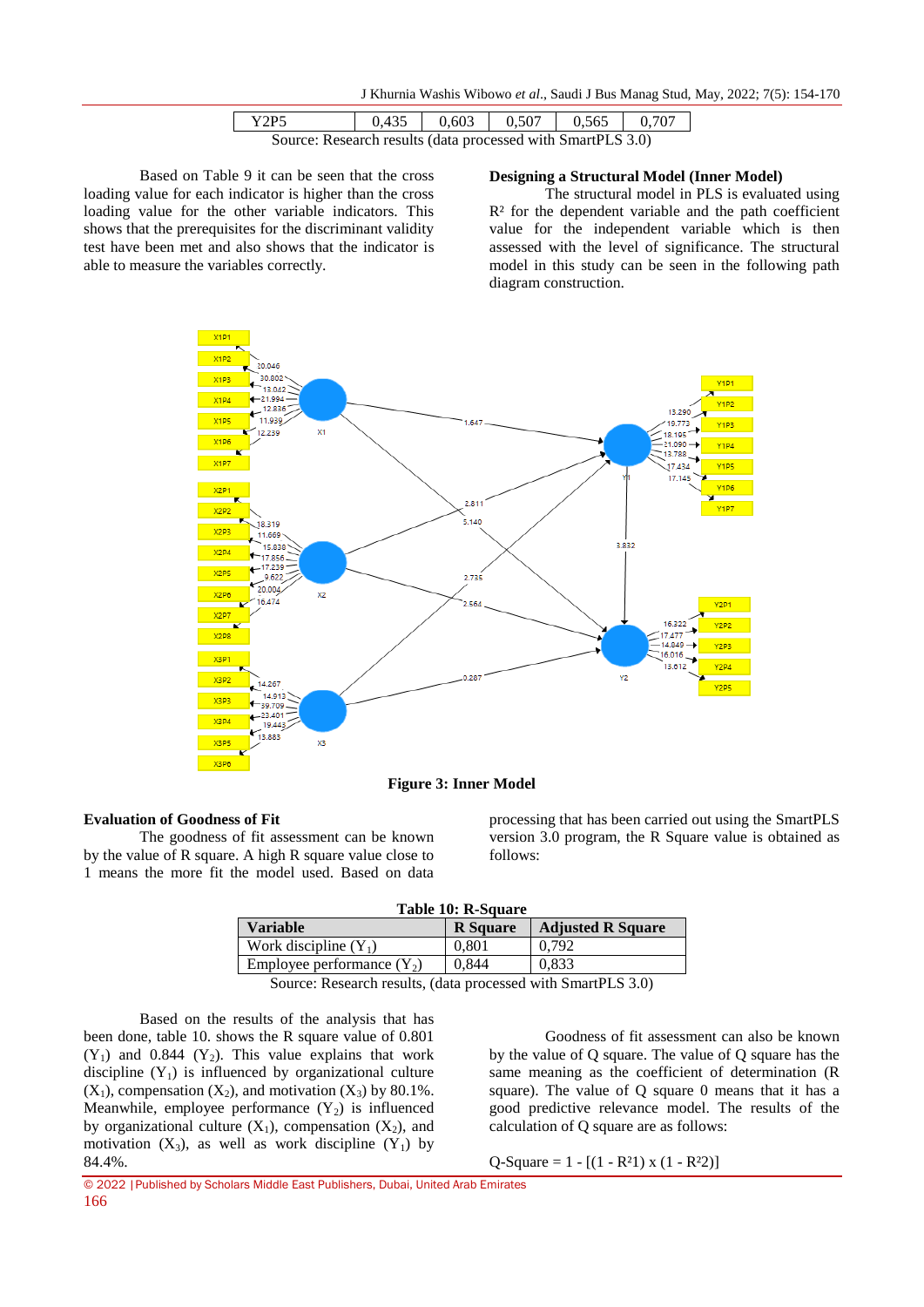$$
= 1 - [(1 - 0.801) \times (1 - 0.844)]
$$
  
= 1 - [(0.199 \times 0.156)]  
= 1 - 0.031  
= 0.969

Based on the results of the calculation of Q square, the value of Q square is 0.969. The Q square value is greater than  $0$  (0.969 > 0) and is close to 1 (one). Thus it can be stated that the research model has good predictive relevance.

# **Hypothesis testing**

# **Direct Influence**

Based on the results of hypothesis testing that has been done, the results can be used to answer the hypothesis in the study. Determination of whether the hypothesis is accepted or rejected in this study is carried out with provisions that are seen from the T-Statistic and P-Value values. The hypothesis can be declared to have a significant effect if it has a T-Statistic  $> 1.96$  or a P-Value  $\leq 0.05$ . The following are the results of hypothesis testing in this study.

| <b>Variable</b>       | Original<br>Sample $(O)$ | <b>Sample Average</b><br>(M) | <b>Standard Deviation</b><br>(STDEV) | T Statistic (<br>O/STDEV  ) | <b>P</b> Values |
|-----------------------|--------------------------|------------------------------|--------------------------------------|-----------------------------|-----------------|
| $X_1 \rightarrow Y_2$ | 0.296                    | 0.293                        | 0,058                                | 5,140                       | 0,000           |
| $X_2 \rightarrow Y_2$ | 0.284                    | 0,298                        | 0.111                                | 2,564                       | 0,011           |
| $X_3 > Y_2$           | $-0.038$                 | $-0.028$                     | 0.133                                | 0.287                       | 0,775           |
| $Y_1 \rightarrow Y_2$ | 0.470                    | 0.452                        | 0,123                                | 3,832                       | 0,000           |

**Table 11: Direct Effect Hypothesis Test**

Source: Research results, (data processed with SmartPLS 3.0)

Based on Table 10 the results of hypothesis testing can be interpreted as follows:

**1. The Influence of Organizational Culture (X1) on Employee Performance (Y2)**

The influence of organizational culture  $(X_1)$  on employee performance  $(Y_2)$  has a T-Statistic value of 5.140 and a significance level (P-Value) of 0.000 with a positive coefficient direction (0.296). T-Statistic value is greater than T table  $(5.140 > 1.96)$ and the significance level is smaller than alpha 0.05  $(0.000 < 0.05)$ . These results can be interpreted that organizational culture  $(X_1)$  has a positive and significant effect on employee performance  $(Y_2)$ .

**2. Effect of Compensation (X2) on Employee**  Performance  $(Y_2)$ 

The effect of compensation  $(X_2)$  on employee performance  $(Y_2)$  has a T-Statistic value of 2.564 and a significance level (P-Value) of 0.011 with a positive coefficient direction (0.284). T-Statistic value is greater than T table  $(2.564 > 1.96)$  and the significance level is smaller than alpha 0.05 (0.011 < 0.05). These results can be interpreted that compensation  $(X_2)$  has a positive and significant effect on employee performance  $(Y_2)$ .

**3. The Effect of Motivation (X3) on Employee Performance**  $(Y_2)$ 

The effect of motivation  $(X_3)$  on employee performance  $(Y_2)$  has a T-Statistic value of 0.287 and a significance level (P-Value) of 0.775. The T-Statistic value is less than T table  $(0.287 < 1.96)$ and the significance level is more than alpha 0.05  $(0.775 > 0.05)$ . These results can be interpreted that motivation  $(X_3)$  has no significant effect on employee performance  $(Y_2)$ .

**4.** The Effect of Work Discipline  $(Y_1)$  on Employee **Performance**  $(Y_2)$ 

The effect of work discipline  $(Y_1)$  on employee performance  $(Y_2)$  has a T-Statistic value of 3.832 and a significance level (P-Value) of 0.000 with a positive coefficient direction (0.470). T-Statistic value is greater than T table  $(3.832 > 1.96)$  and the significance level is smaller than alpha 0.05 (0.000  $<$  0.05). These results can be interpreted that work discipline  $(Y_1)$  has a positive and significant effect on employee performance  $(Y_2)$ .

#### **Indirect Influence**

Determination of the acceptance or rejection of the indirect influence hypothesis in this study is carried out with provisions that are seen from the T-Statistic and P-Value values. The hypothesis can be declared to have a significant effect if it has a T-Statistic  $> 1.96$  or a P-Value  $\leq 0.05$ . The following are the results of the indirect effect hypothesis test in this study.

| <b>Variable</b>                       | <b>Original</b><br>Sample $(O)$ | <b>Sample</b><br>Average $(M)$ | <b>Standard</b><br><b>Deviation</b><br>(STDEV) | <b>T</b> Statistic<br>$(1$ O/STDEV $\parallel$ | <b>P</b> Values |
|---------------------------------------|---------------------------------|--------------------------------|------------------------------------------------|------------------------------------------------|-----------------|
| $X_1 \rightarrow Y_1 \rightarrow Y_2$ | 0,093                           | 0,086                          | 0,066                                          | 1.405                                          | 0.161           |
| $X_2 \rightarrow Y_1 \rightarrow Y_2$ | 0.161                           | 0.150                          | 0.064                                          | 2.514                                          | 0.012           |
| $X_3 \rightarrow Y_1 \rightarrow Y_2$ | 0.210                           | 0.209                          | 0.092                                          | 2,281                                          | 0.023           |

**Table 12: Indirect Effect Hypothesis Test**

Source: Research results, (data processed with SmartPLS 3.0)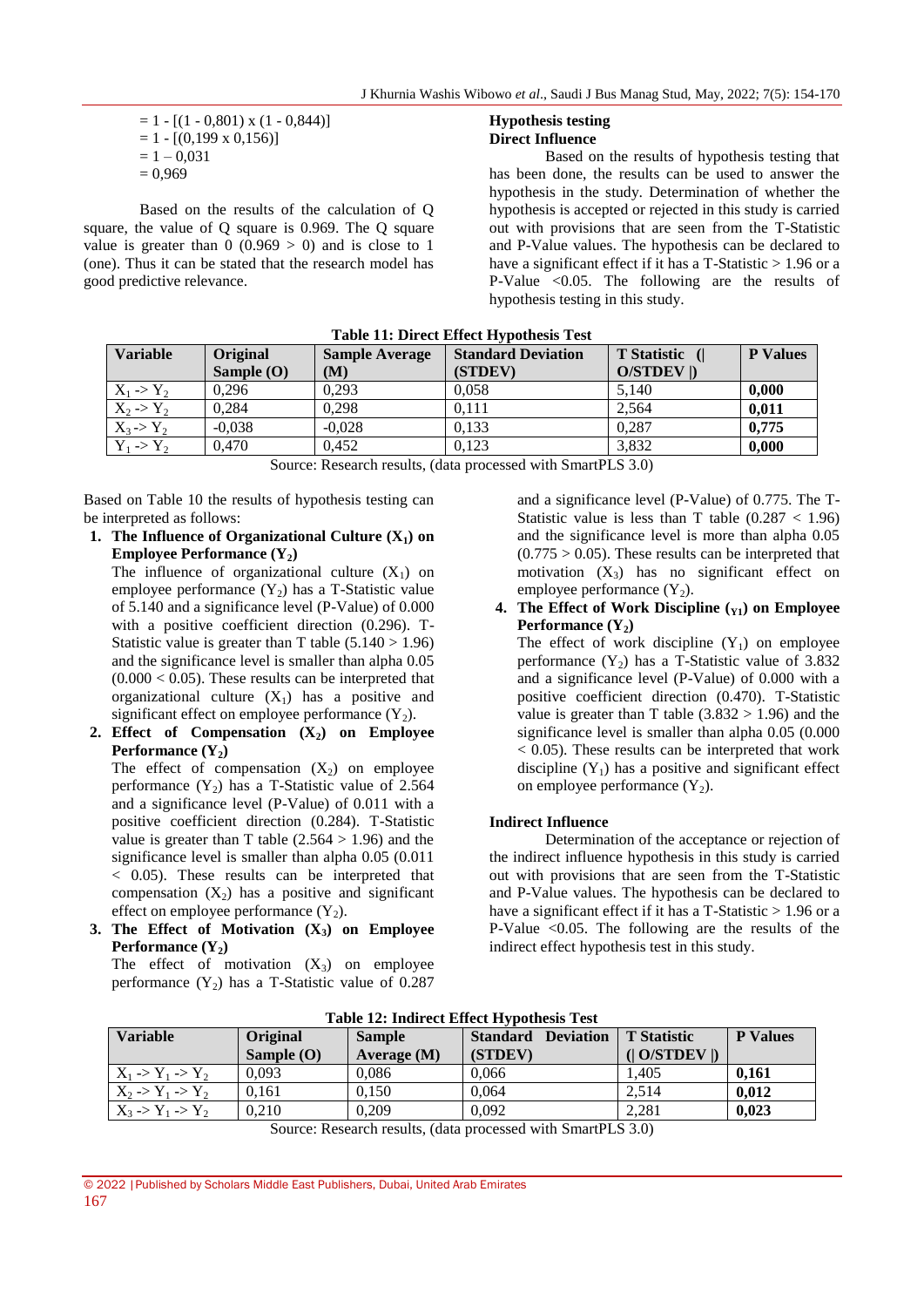Based on Table 12. the results of testing the indirect influence hypothesis can be interpreted as follows:

**1.** The Influence of Organizational Culture  $(X_1)$  on **Employee Performance (Y2) Through Work Discipline**  $(Y_1)$ 

The influence of organizational culture  $(X_1)$  on employee performance  $(Y_2)$  through work discipline  $(Y_1)$  has a T-Statistic value of 1.405 and a significance level (P-Value) of 0.161 with a positive coefficient direction (0.093). The T-Statistic value is less than T table  $(1.405 < 1.96)$ and the significance level is more than alpha 0.05  $(0.161 > 0.05)$ . These results can be interpreted that organizational culture  $(X_1)$  through work discipline  $(Y_1)$  has no significant effect on employee performance  $(Y_2)$ .

- **2.** The Effect of Compensation  $(X_2)$  on Employee **Performance (Y<sub>2</sub>) Through Work Discipline (Y<sub>1</sub>)** The effect of compensation  $(X_1)$  on employee performance  $(Y_2)$  through work discipline  $(Y_1)$  has a T-Statistic value of 2.514 and a significance level (P-Value) of 0.012 with a positive coefficient direction (0.161). The T-Statistic value is more than T table  $(2.514 > 1.96)$  and the significance level is less than alpha  $0.05$  ( $0.012 < 0.05$ ). These results can be interpreted that compensation  $(X_2)$ has a significant effect on employee performance  $(Y_2)$  through work discipline  $(Y_1)$ .
- **3. The Effect of Motivation (X3) on Employee Performance (Y<sub>2</sub>) Through Work Discipline (Y<sub>1</sub>)** The effect of motivation  $(X_1)$  on employee performance  $(Y_2)$  through work discipline  $(Y_1)$  has a T-Statistic value of 2.281 and a significance level (P-Value) of 0.023 with a positive coefficient direction (0.210). The T-Statistic value is more than T table  $(2.281 > 1.96)$  and the significance level is less than alpha  $0.05$   $(0.023 < 0.05)$ . These results can be interpreted that motivation  $(X_3)$  has a significant effect on employee performance  $(Y_2)$ through work discipline  $(Y_1)$ .

#### **Discussion of Research Results**

#### **The Influence of Organizational Culture on Employee Performance**

The influence of organizational culture  $(X_1)$  on employee performance  $(Y_2)$  has a T-Statistic value of 5.140 and a significance level (P-Value) of 0.000 with a positive coefficient direction (0.296). T-Statistic value is greater than T table  $(5.140 > 1.96)$  and the significance level is smaller than alpha  $0.05$  ( $0.000 <$ 0.05). These results can be interpreted that organizational culture  $(X_1)$  has a positive and significant effect on employee performance  $(Y_2)$ .

This is in line with the opinion (Robbins & Judge, 2015) which states that a strong culture will have a great influence on the behavior of its members because the high level of togetherness and intensity creates a positive internal climate.

The organizational culture of a company is a reflection of the formation of a vision and mission to achieve company goals. Therefore, a strong organizational culture will affect employee performance. ACC's vision and mission as well as corporate values are always instilled in all ACC employees, every morning all employees read out the company's vision and mission. This discussion is in line with previous research from (Sudarso, 2019) which examined that organizational culture has a positive and significant influence on employee performance.

#### **Effect of Compensation on Employee Performance**

The effect of compensation  $(X_2)$  on employee performance  $(Y^2)$  has a T-Statistic value of 2.564 and a significance level (P-Value) of 0.011 with a positive coefficient direction (0.284). T-Statistic value is greater than T table  $(2.564 > 1.96)$  and the significance level is smaller than alpha  $0.05$  ( $0.011 < 0.05$ ). These results can be interpreted that compensation  $(X_2)$  has a positive and significant effect on employee performance  $(Y_2)$ . This is in line with the opinion (Mathis & Jackson, 2012) which explains that the compensation system in the company must be in accordance with the goals and strategies of the company and must be balanced with compensation costs at a level that ensures organizational competitiveness and provides adequate rewards for employees for their knowledge, skills, and abilities. capabilities and performance of employees.

Therefore, compensation can be said to have an important influence on employee performance at ACC companies. Employees will not work optimally and productively if they are not rewarded with appropriate rewards. The provision of incentives, bonuses, and benefits provided by the ACC company has been felt well, so that employees will be indirectly motivated to give the best for the company because the work and effort that has been done can be appreciated by the company. This opinion is also reinforced by previous research according to (Kumarayati *et al.*, 2017) which concludes that compensation has a positive and significant effect on employee performance.

#### **The Effect of Motivation on Employee Performance**

The effect of motivation  $(X_3)$  on employee performance  $(Y_2)$  has a T-Statistic value of 0.287 and a significance level (P-Value) of 0.775. The T-Statistic value is less than T table  $(0.287 < 1.96)$  and the significance level is more than alpha  $0.05$   $(0.775 >$ 0.05). These results can be interpreted that motivation  $(X_3)$  has no significant effect on employee performance  $(Y_2)$ .

According to (Edison *et al*., 2016) work motivation raises the spirit of individuals to improve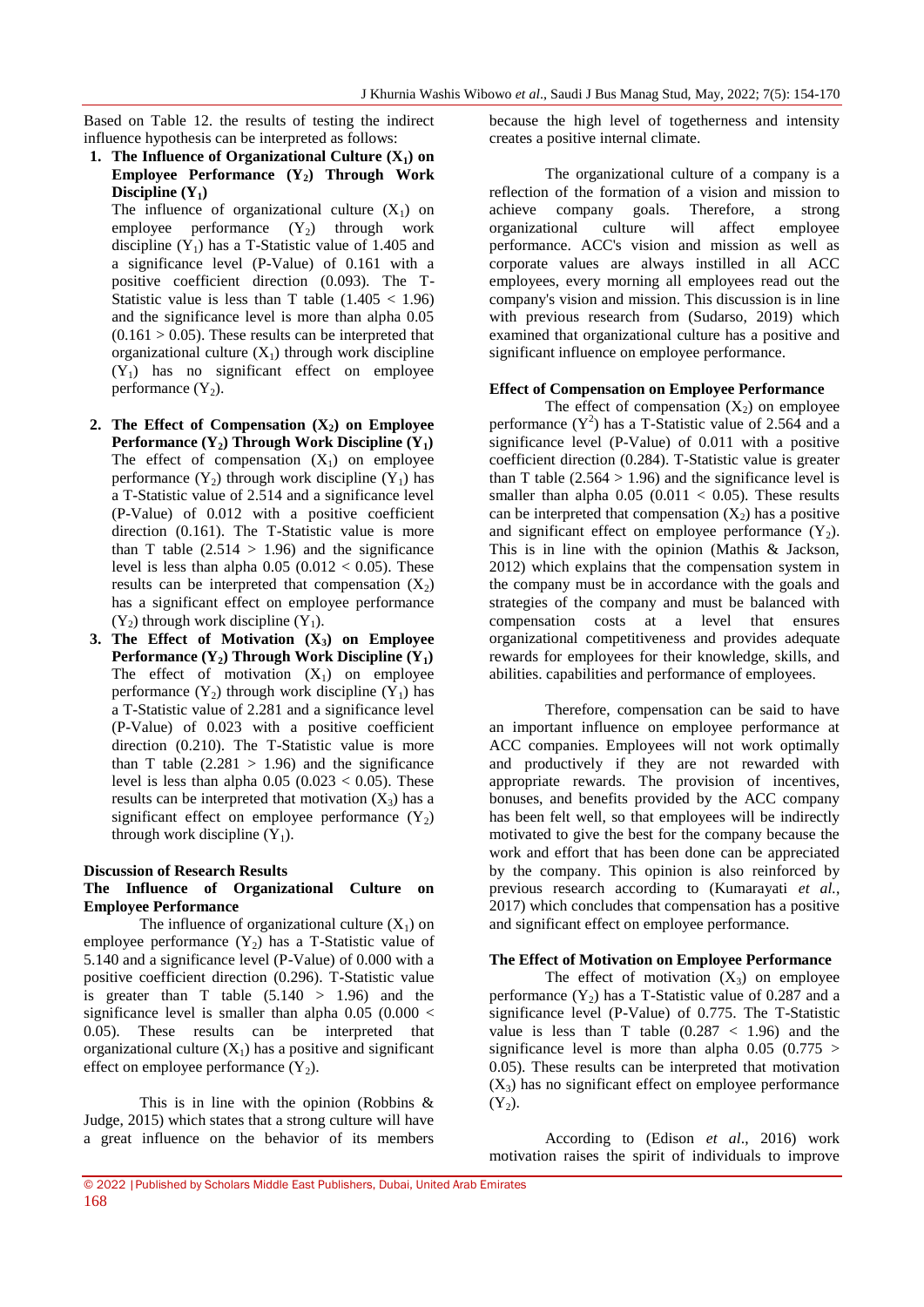their skills, even strengthen their commitment to the company, which will have an impact on increasing individual performance and company performance.

In ACC companies, motivation does not significantly affect employee performance due to frequent changes in the company's leadership that are applied periodically. The different leadership styles of each leader at the ACC company is what makes the motivation given does not have a significant effect on employee performance. This is because all employees are accustomed to focusing on achieving individual performance targets despite changes in leadership.

This result is not in line with previous research according to (Sitompul & Hamsani, 2019), in this study it was concluded that motivation has a positive and significant effect on employee performance.

#### **The Effect of Work Discipline on Employee Performance**

The effect of work discipline  $(Y_1)$  on employee performance  $(Y_2)$  has a T-Statistic value of 3.832 and a significance level (P-Value) of 0.000 with a positive coefficient direction (0.470). T-Statistic value is greater than T table  $(3.832 > 1.96)$  and the significance level is smaller than alpha  $0.05$  ( $0.000 < 0.05$ ). These results can be interpreted that work discipline  $(Y_1)$  has a positive and significant effect on employee performance  $(Y_2)$ . (Saydam, 2005) explains the importance of work discipline as a necessary tool in a company, because it is in a disciplined atmosphere that the company will be able to carry out its work programs to achieve the goals set.

At the ACC company, work discipline greatly affects the performance of all employees and will accelerate the realization of the company's vision and mission and the company's targets will be achieved, on the contrary if the work discipline applied by the company does not work well, it will slow down the realization of the company's vision and mission and the targets set cannot be achieved. This is in line with previous research according to (Hendawan & Pradhanawati, 2017) which concluded that work discipline has a positive and significant influence on employee performance.

# **The Influence of Organizational Culture on Employee Performance through Work Discipline**

The influence of organizational culture  $(X_1)$  on employee performance  $(Y_2)$  through work discipline  $(Y_1)$  has a T-Statistic value of 1.405 and a significance level (P-Value) of 0.161 with a positive coefficient direction (0.093). The T-Statistic value is less than T table  $(1.405 < 1.96)$  and the significance level is more than alpha  $0.05$  ( $0.161 > 0.05$ ). These results can be interpreted that work discipline as a mediator does not

act as a mediation on the influence of organizational culture on employee performance.

The test results in this study indicate that organizational culture does not have a real role in employee performance through work discipline. This is contrary to the theory according to (Sutrisno, 2016) which explains that a good form of discipline will be reflected in the work atmosphere, a good work atmosphere and will create a good form of discipline and affect employee performance.

#### **The Effect of Compensation on Employee Performance through Work Discipline**

The effect of compensation  $(X_1)$  on employee performance  $(Y_2)$  through work discipline  $(Y_1)$  has a T-Statistic value of 2.514 and a significance level (P-Value) of 0.012 with a positive coefficient direction (0.161). The T-Statistic value is more than T table  $(2.514 > 1.96)$  and the significance level is less than alpha  $0.05$   $(0.012 < 0.05)$ . These results can be interpreted that work discipline as a mediator acts as a mediation on the effect of compensation on employee performance.

The results of this study are not in line with previous research according to (Andryane *et al.*, 2019) which shows that compensation indirectly has a significant influence on employee performance through work discipline.

#### **The Effect of Motivation on Employee Performance through Work Discipline**

The effect of motivation  $(X_1)$  on employee performance  $(Y_2)$  through work discipline  $(Y_1)$  has a T-Statistic value of 2.281 and a significance level (P-Value) of 0.023 with a positive coefficient direction (0.210). The T-Statistic value is more than T table  $(2.281 > 1.96)$  and the significance level is less than alpha  $0.05$   $(0.023 \, < 0.05)$ . These results can be interpreted as work discipline as a mediator acting as a mediation on the influence of motivation on employee performance. These results are in accordance with previous research according to (Hendawan & Pradhanawati, 2017) which shows that work discipline is a significant mediating variable between employee motivation and performance.

# **CONCLUSION**

Based on the research that has been discussed, it can be concluded that:

- 1. Organizational culture has a positive and significant impact on the performance of employees of PT Astra Credit Company Samarinda branch.
- 2. Compensation has a positive and significant effect on the performance of employees of PT Astra Credit Company Samarinda branch.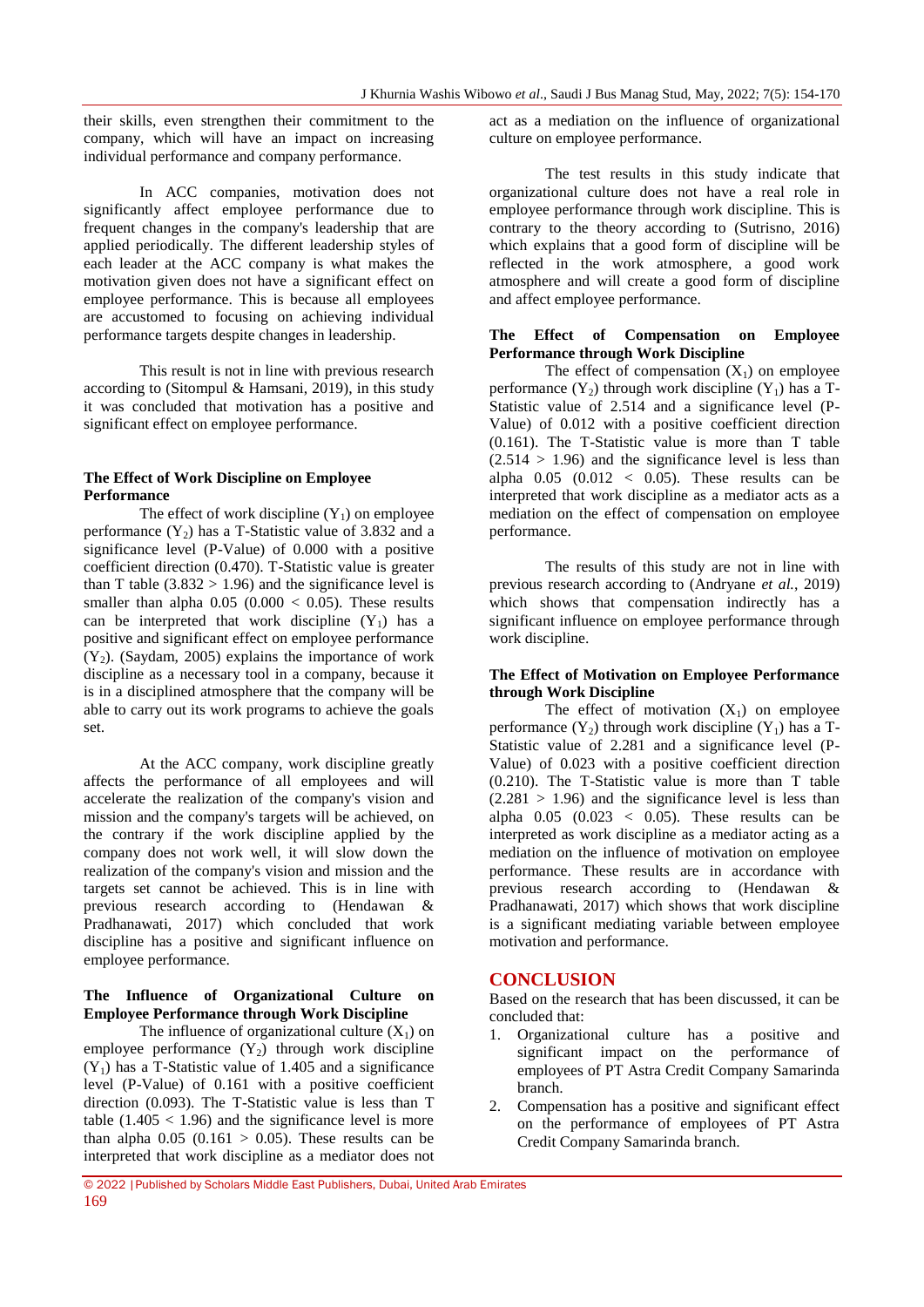- 3. Motivation has no positive and significant effect on employee performance at PT Astra Credit Company Samarinda branch.
- 4. Work discipline has a positive and significant effect on employee performance at PT Astra Credit Company Samarinda branch.
- 5. Work discipline as a mediator does not play a positive and significant role as a mediation on the influence of organizational culture on the performance of employees of PT Astra Credit Company Samarinda branch.
- 6. Work discipline as a mediator plays a positive and significant role as a mediation on the effect of compensation on the performance of employees of PT Astra Credit Company Samarinda branch.
- 7. Work discipline as a mediator acts as a mediator on the influence of motivation on the performance of employees of PT Astra Credit Company Samarinda branch.

Based on the conclusions obtained, the researcher gives some suggestions to the company as follows:

- 1. ACC Company always maintains harmony and communication among employees in all existing departments. In addition, the company continues to uphold and always implement the company's values, so that there is better communication and cooperation between employees and departments.
- 2. Changes in leadership periodically become one of the things that make motivation not affect employee performance. This makes employees must always adapt to the motivation given by changing leaders. It is better for ACC companies to do something like awarding the best employee of the month title to inter-departmental employees, which is a tradition every month on an ongoing basis, even though there is a change of leader.
- 3. The company can maintain discipline in the hours of entry and exit from work, the time of completion of work, as well as compliance with work regulations made by the company. If employees take indiscipline actions, the company can impose penalties and the company can also give rewards to the most disciplined employees every month, so that they become a booster for improving the performance of other employees.

# **REFERENCE**

- Edison, E., Anwar, Y., & Komariyah, I. (2016). Manajemen Sumber Daya Manusia. Bandung: Alfabeta.
- Soewito, D. S. M. (2020). Manajemen Sumber Daya Manusia dan Aplikasinya dalam Penelitian Ilmiah. Samarinda: RV Pustaka Horizon, ISBN 978-623-6805-10-7.
- Mathis, R. L., & Jackson, J. H. (2012). Human Resource Management (edisi 10). Jakarta : Salemba Empat.
- Robbins, S. P., & Judge. (2015). Perilaku Organisasi Edisi 16. Jakarta: Salemba Empat.
- Lateiner, A. R. (2002). Teknik Memimpin Pegawai Dan Pekerja Terjemahan Imam Soedjono, Jakarta: Aksara Baru.
- Kumarawati, N. M. R., Suparta, G., & Yasa, P. N. S. (2017). Pengaruh Motivasi Terhadap Disiplin dan Kinerja Pegawai Pada Sekretariat Daerah Kota Denpasar. *Jurnal Ekonomi & Bisnis JAGADITHA*, *4*(2), 63-75.
- Hendrawan, A., & Pradhanawati, A. (2017). Pengaruh Motivasi Kerja Dan Kepuasan Kerja Terhadap Kinerja Karyawan Melalui Disiplin Kerja Sebagai Variabel Intervening. *Jurnal Ilmu Administrasi Bisnis*, 6(1), 357–367.
- Simamora, H (2015). Manajemen Sumber Daya Manusia. Yogyakarta: STIEY.
- Gibson. (2013). Manajemen Sumber Daya Manusia, Edisi Keempat. Jakarta: Erlangga.
- Hadiwiryo, B. S. (2002). Manajemen Tenaga Kerja Indonesia. Jakarta: Bumi Aksara.
- Robbins, S. P. (2012). Perilaku Organisasi. Jakarta: Salemba Empat.
- Ghozali, I., & Latan, H. (2014). Partial Least Squares konsep, metode dan aplikasi Menggunakan Program Wrap PLS 4.0. Semarang: Undip.
- Sarwono, J., & Narimawati, U. (2015). Membuat Skripsi, Tesis, dan Disertasi Partial Least Square SEM (PLS-SEM) (A. Prabawati, ed.). Yogyakarta: Andi.
- EQ Zainal, M., & Wijaya, T. (2016). Panduan Teknik Statistik SEM & PLS dengan SPSS AMOS. Yogyakarta: Cahaya Atma Pustaka.
- Sudarso, E. (2019). Pengaruh Budaya Organisasi, Kompensasi, Dan Motivasi Terhadap Kinerja Karyawan Pt Multi Bintang Indonesia. *JURNAL MADANI: Ilmu Pengetahuan, Teknologi, Dan Humaniora*, 2(1), 37.
- Sitompul, E. R. (2019). Pengaruh Gaya Kepemimpinan Budaya Kerja Motivasi Terhadap Disiplin Kerja Serta Dampaknya Terhadap Kemampuan Kerja Pegawai Dan Kinerja Di Puskesmas Se-Kota Pangkalpinang. *JWM (Jurnal Wawasan Manajemen)*, 7(3).
- Saydam, G. (2005). Manajemen Sumber Daya Manusia: Suatu Pendekatan Mikro. Jakarta: Djambaran.
- Sutrisno, E. (2016). Manajemen Sumber Daya Manusia. Jakarta: Kencana Prenada Media Group.
- Andryane, R. (2019). Pengaruh Kompensasi terhadap Kinerja Karyawab melalui Disiplin Kerja sebagai Variabel Intevening: Studi kasus pada karyawan PT Telekomunikasi Indonesia TBK Witel Kediri. *Jurnal Sosial Ekonomi dan*